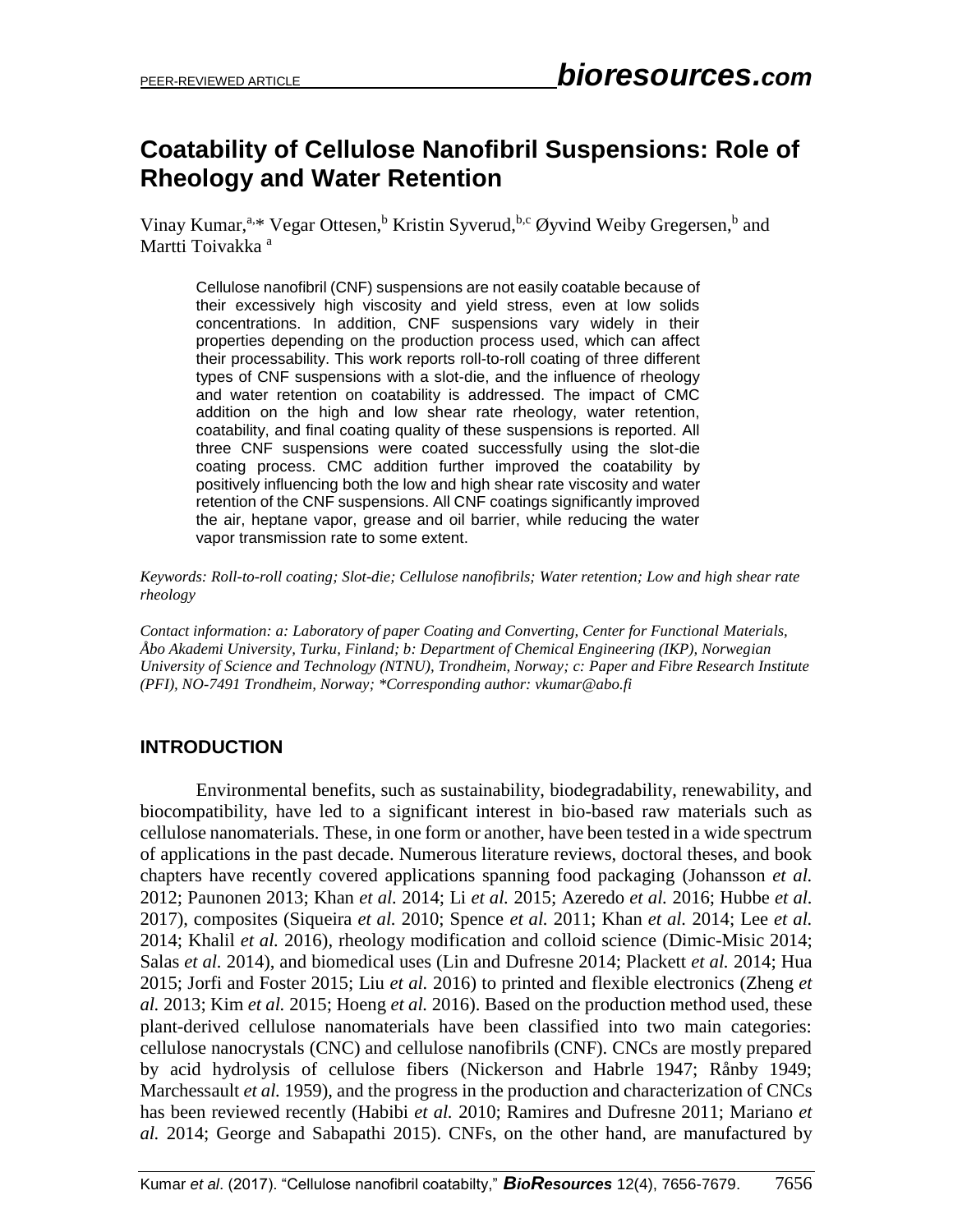mechanical fibrillation of cellulose fibers using high shear forces (Turbak *et al.* 1983). Enzymatic (Pääkkö *et al.* 2007) and/or chemical pretreatments, such as TEMPO-mediated oxidation (Saito and Isogai 2004; Saito *et al.* 2006) or carboxymethylation (Wågberg *et al.* 2008), have also been applied to reduce the energy consumption and simultaneously improve the degree of fibrillation during mechanical processing. A vast amount of literature reviews addressing various aspects of CNFs (Eichhorn *et al.* 2010; Isogai *et al.* 2011; Klemm *et al.* 2011; Moon *et al.* 2011; Lavoine *et al.* 2012; Isogai 2013; Brodin *et al.* 2014; Osong *et al.* 2016; Nechyporchuk *et al.* 2016a) have been published in a short span of time, demonstrating the enormous attention CNFs have gathered from the scientific community.

Rheology and water retention of traditional pigment coating suspensions are some of the key parameters controlling their coatability. It is even more important to characterize these properties for CNF suspensions due to their complex flow behavior and high water content. Rheology of CNF suspensions has been studied in detail by many research groups (Pääkkö *et al.* 2007; Lasseuguette *et al.* 2008; Agoda-Tandjawa *et al.* 2010; Iotti *et al.* 2011; Mohtaschemi *et al.* 2014; Nechyporchuk *et al.* 2014; Naderi and Lindström 2016; Nazari *et al.* 2016; Schenker *et al.* 2016) over the past decade, and has been critically evaluated in a recent book chapter by Naderi and Lindström (Naderi and Lindström 2015) and a review by Nechyporchuk *et al.* (2016b). Most of these studies report rheological behavior of CNF suspensions in boundary-driven flow. Pressure-driven flow behavior, which is also important for processing purposes, has not received much attention excepting some recent studies (Moberg *et al.* 2014; Haavisto *et al.* 2015; Kumar *et al.* 2016b). There have been many studies on water retention of CNF suspensions (Turbak *et al.* 1983; Saito *et al.* 2007; Cheng *et al.* 2010; Lahtinen *et al.* 2014), but there is a lack of research work on the role of water retention of CNF suspension on its processability into coatings. Dimic-Misic (2014) and Rantanen *et al*. (2015) reported improvement in water retention of pigment suspensions with CNF addition. Kumar *et al*. (22016a) and Mousavi *et al*. (2017) recently reported the water retention of mechanically produced pure CNF suspensions and its impact on the coating quality obtained. However, there is still a need to understand the difference between water retaining abilities of various CNF types and the role it plays in their coatability.

Coating of CNF suspensions has been of high interest to the scientific community in the past decade. Syverud and Stenius (2009) and Aulin *et al.* (2010) were among the first to report an improvement in air resistance of paper with microfibrillated cellulose (MFC) coating. Kinnunen-Raudaskoski *et al*. (2014) and Beneventi *et al*. (2014) used foam coating and spray coating techniques, respectively to apply nanocellulose on paper and reported a reduction in air permeability. Lavoine *et al*. (2014a) reported improvement in strength properties of cardboard with MFC coating applied using bar coating process. The same group (Lavoine *et al.* 2014b) also reported comparison between two different MFC coating application techniques: bar coating and size press. They observed considerable improvement in air barrier and bending stiffness of paper coated with MFC using bar coating. Afra *et al.* (2016) showed that CNF coating improves surface smoothness, surface strength, tensile strength, stiffness and air resistance of paper. At the same coat weights, a double coating layer applied at low solids (1.5 wt%) concentration performed better than a single coating layer applied at high solids (3 wt%) concentration. Herrera *et al.* (2016) reported dip and spin coating techniques of nanocellulose on two different porous cellulose substrates. They found the dip coating technique to be more suitable for the substrate with large pore size because the thick coating applied with this technique delaminated from the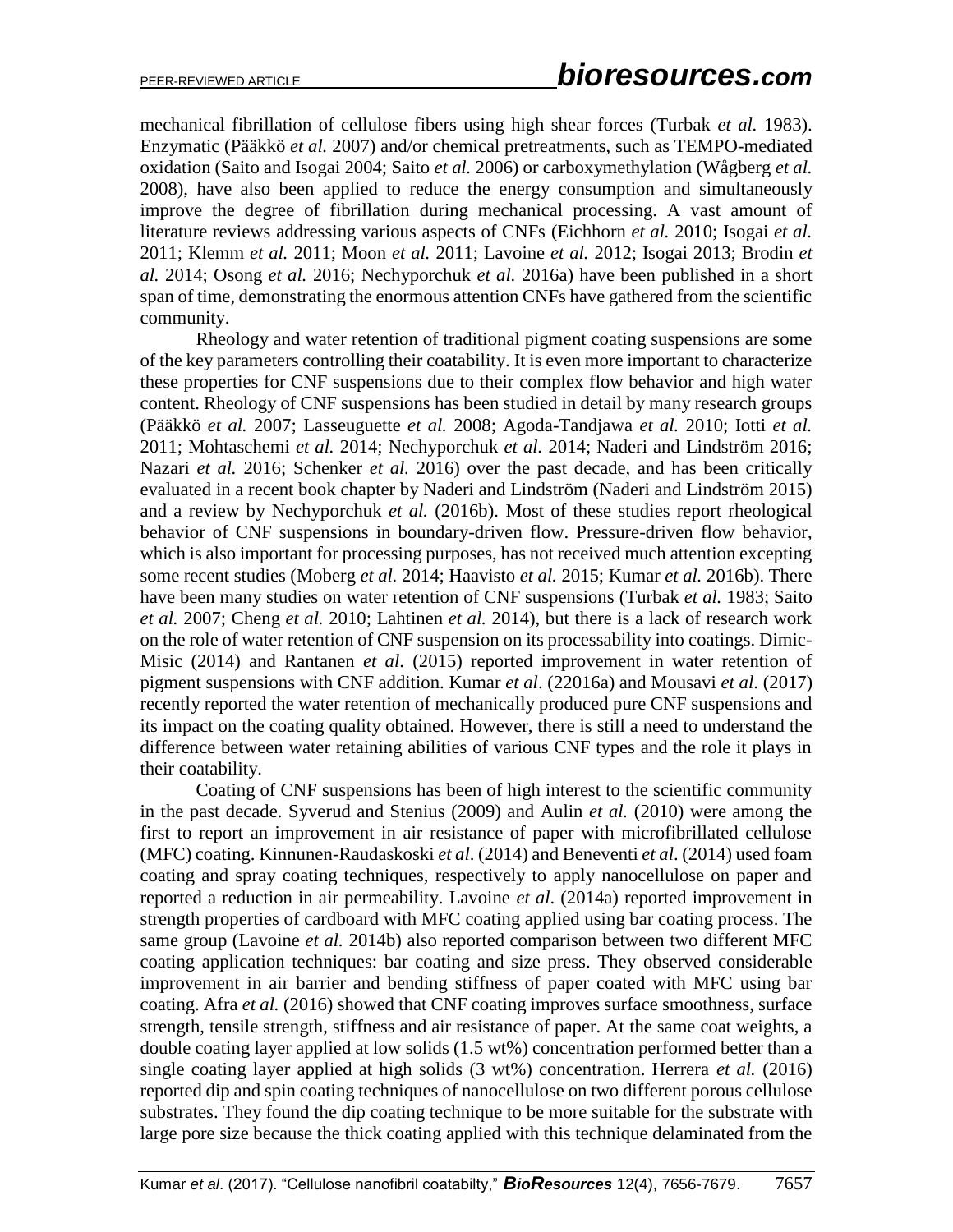substrate with small pores. On the other hand, the spin coating technique was more suitable for the substrate with small pore size due to insufficient coverage obtained with spin coating in case of the substrate with large pores. They also saw improvement in oxygen barrier with nanocellulose coating, but prolonged storage and humidity diminished the barrier performance. In a later study, the same group (Herrera *et al.* 2017) used a dip coating technique to apply nanocellulose as thick multilayers on a porous paper, and plasticization of nanocellulose coating with sorbitol or cross-linking with citric acid were found to improve the water vapor and oxygen barrier. Improvement in anti-bacterial functions of substrate with CNF coating was recently reported by Amini *et al*. (2016), where they utilized colloidal silver (Ag) nanoparticles in the coating. Water vapor transmission rate, oil resistance, and tensile strength of CNF/Ag coated papers were improved as well. Some groups have also reported printability improvements with nanocellulose coating on paper (Song *et al.* 2010), and woven and non-woven fabrics (Hamada and Mitsuhashi 2016). In addition, Hamada and Mitsuhashi observed an improvement in air resistance and heat retention properties of fabrics with CNF coating. Mousavi *et al*. (2017) recently reported drawdown rod coating of mechanically produced CNFs on paperboard to improve air, water, moisture, and grease barrier performance and found that CMC used as an additive improved coatability and final coating quality. In addition, a higher degree of fibrillation of CNF material led to more uniform coating and thus superior barrier performance. Ridgway and Gane (2012) and Kumar *et al*. (2017) reported the impact of substrate properties on coatability of mechanically produced CNF suspensions and the final coating quality obtained. Kumar *et al*. (2017) found a smooth, but porous, and highly hydrophilic substrate to be an optimal choice for nanocellulose coating application. Ridgway and Gane (2012) investigated coating uniformity and holdout of CNF on a base paper and an absorbent pre-coating layer. CNF showed excellent holdout on absorbent pre-coating layer contrary to the base paper, leading to a higher improvement in paper stiffness and surface properties when applied on the porous pre-coating layer. Recently, Hubbe *et al*. (2017) have provided a thorough review of literature on nanocellulose used in coatings.

Most reports so far have been based on small-scale batch processed coatings. Continuous coating of CNF suspensions is of interest for it to be relevant for industrialscale production. However, there are various challenges associated with continuous coating of CNF suspensions. CNF suspensions are highly viscous and demonstrate yield stress behavior, making it difficult to pump them to the coating unit and subsequently form a thin wet film. They also contain large amounts of water, usually more than 95 wt%, which makes it challenging to dry the coating; paper-based substrates may not withstand such large amounts of water, leading to runnability problems such as web breaks. One of the recent processes reported by the authors of this work enabled roll-to-roll coating of CNF suspension by utilizing its shear thinning behavior (Kumar *et al.* 2016a; Ottesen *et al.* 2017). CNFs can differ considerably in their properties depending on the production method used (Syverud *et al.* 2011; Kumar *et al.* 2014; Naderi and Lindström 2016). It is therefore important to determine how different CNF suspensions behave when coated using the said process. In addition, there has been a lack of research work addressing the role of rheology, especially at high shear rates, and water retention on the coatability of CNF suspensions. An understanding of the rheological and water retention properties of CNF suspensions can give insight into their behavior in a coating process. The main objectives of this work are therefore as follows: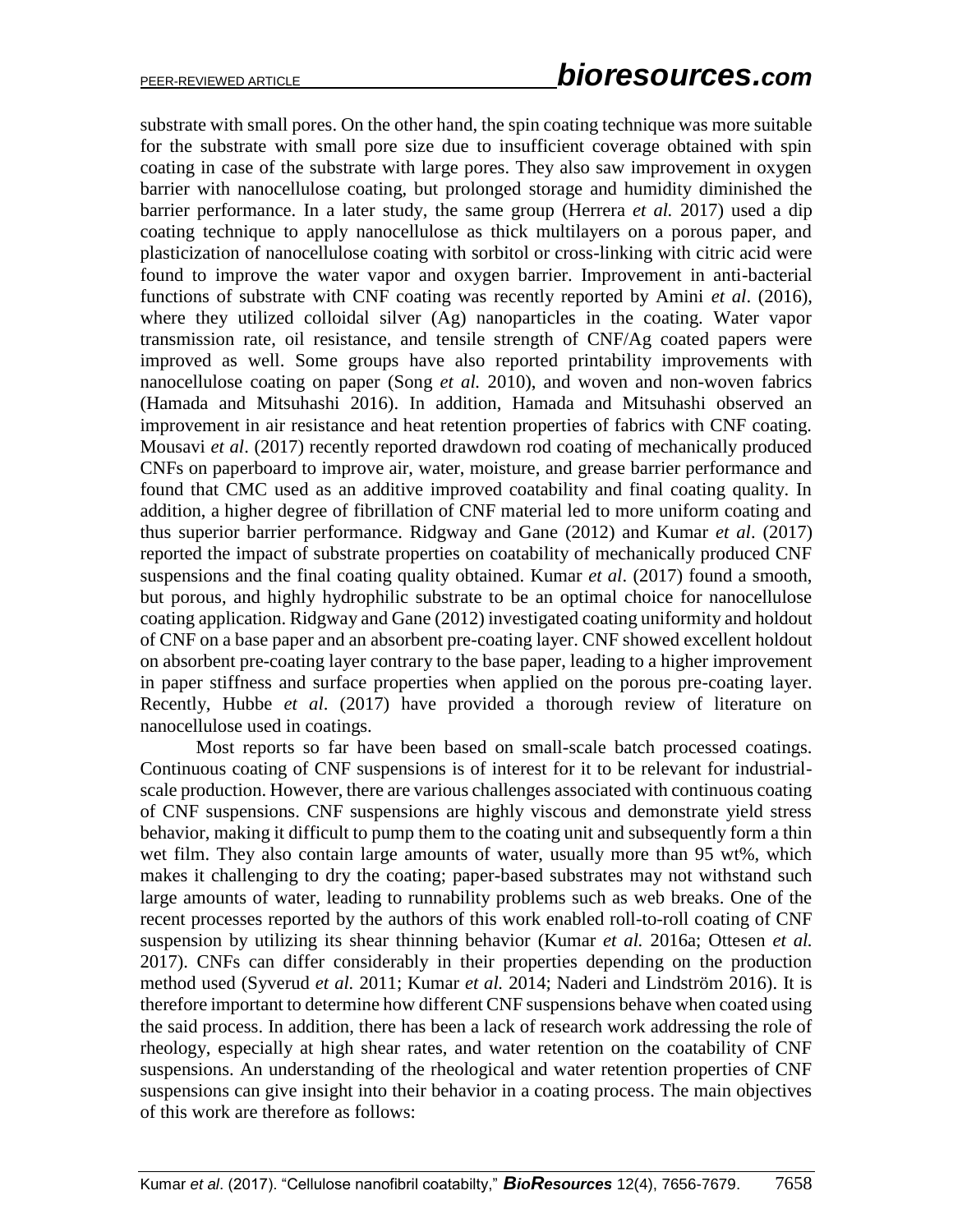- 1. To determine the coatability of three different types of CNF suspensions in a roll-toroll process and specifically understand the influence of rheology and water retention on the same;
- 2. To understand the impact of CMC addition on water retention and rheological properties of these suspensions, and their relation to coatability; and
- 3. To investigate barrier properties to gain insights into the final coating quality achieved.

The aim of this study is to enrich further the understanding of the coatability of different nanocellulose materials for various applications.

#### **EXPERIMENTAL**

#### **Materials**

Three different types of dilute cellulose nanofibril (CNF) suspensions (0.85% solids) were produced using the methods described in [Table 1.](#page-3-0) A Rannie15 type  $12.56\times$ homogenizer (APV, SPX Flow Technology, Silke-borg, Denmark) was used for mechanical fibrillation of the pre-treated samples. In all cases, the first pass through the homogenizer was at 600 bar pressure drop, while 1 kbar pressure drop was used for all subsequent passes. Each of the three produced CNF types were divided into two separate batches after fibrillation. One batch was kept without further modification, while the other received an addition of 5 wt% (on total solids) of carboxymethyl cellulose (CMC) FINNIFIX® 4000G (CP Kelco, Finland).

| CNF type | Raw material                              | Pre-treatment                                                                                                                       | No. of passes through<br>the homogenizer |  |
|----------|-------------------------------------------|-------------------------------------------------------------------------------------------------------------------------------------|------------------------------------------|--|
| CNF-M    | <b>Bleached</b><br>softwood Kraft<br>pulp | Beating in Claflin mill (1000<br>kWh/ton for 1 h)                                                                                   | 5                                        |  |
| CNF-T    | <b>Bleached</b><br>sulfite pulp           | TEMPO-mediated oxidation (2.35<br>mmol CIO- per gram cellulose)<br>according to (Saito et al. 2006)                                 |                                          |  |
| CNF-C    | Bleached<br>sulfite pulp                  | Low substituted<br>carboxymethylation (10 g<br>monochloroacetic acid in 0.5 L<br>isopropanol) according to<br>(Wågberg et al. 2008) | 3                                        |  |

<span id="page-3-0"></span>**Table 1.** CNF Types and Their Production Processes

The substrate used for coating purposes was a recycled fiber linerboard (Dong Il Paper, South Korea) with grammage and thickness of  $178 \pm 4$  g/m<sup>2</sup> and  $190 \pm 5$  µm, respectively. The PPS surface roughness of the linerboard is  $7.39 \pm 0.51$  µm, and it is highly water absorbent, with a Cobb-60 value of approximately  $250 \text{ g/m}^2$ . The water contact angle for the linerboard is also very low, as it drops below 20° within 10 s.

## **Characterization of CNFs**

Transmission electron microscopy (TEM) was used to determine the morphology of CNFs. For TEM sample preparation, a 0.05 wt% CNF suspension was drop casted on formvar/carbon-coated 400-mesh copper grids and negatively stained with 1% (w/v) uranyl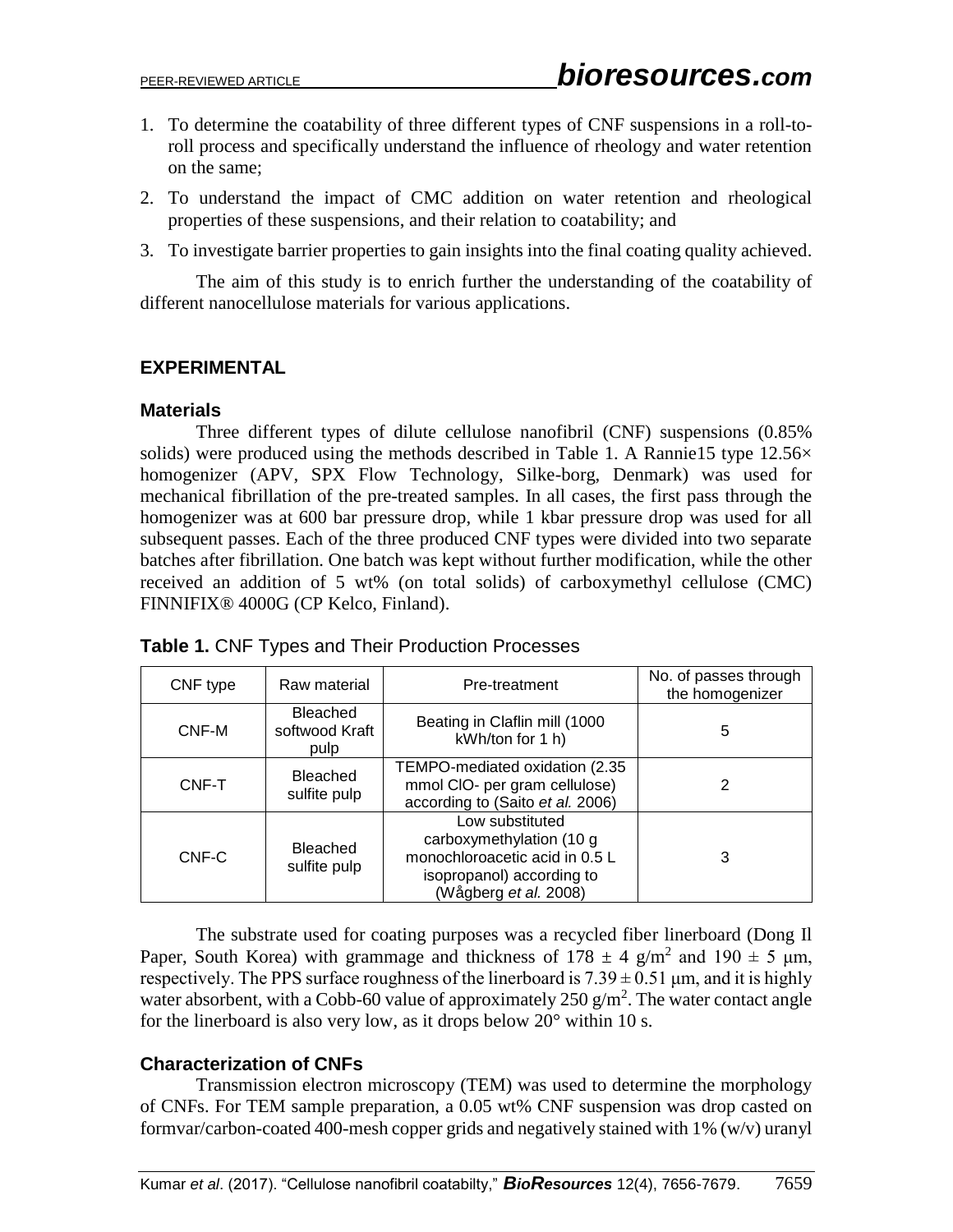acetate in water for 60 s. TEM images were captured with a JEM-1400 Plus TEM (JEOL; Tokyo, Japan) using an acceleration voltage of 80 kV. The charge content of the CNFs was determined by conductometric titration, as described by Saito and Isogai (2004).

# **Characterization of CNF Suspensions**

#### *Water retention*

The static gravimetric dewatering of CNF suspensions was measured using the Åbo Akademi Gravimetric Water Retention device (ÅA-GWR) (Sandas *et al.* 1989). For measurement, 10 mL of suspension was inserted into the cylindrical vessel placed above a 5-µm polycarbonate membrane (GE Water & Process Technologies, USA) backed by eight absorbent blotter papers. These suspensions had large amounts of water  $(> 99 \text{ wt\%})$ ; therefore, eight instead of the usual two blotter papers were used in each measurement to avoid saturation. The pressure used for the measurement was 50 kPa for a 90-s time duration. The average of three determinations is reported. The GWR value represents the amount of water released by the suspension per unit area, and a higher value suggests lower water retaining capability.

Pressure filtration measurements were performed using the setup shown in [Fig.a](#page-4-0). For measurements, 20 mL of suspension was inserted into the cylindrical filtration chamber and subjected to a pressure of 10 bar. A 5-µm polycarbonate membrane (GE Water  $\&$ Process Technologies, USA) was kept over a sturdy wire mesh over which a filter cake was formed as water was released under pressure. The amount of filtrate coming out was constantly measured over time.



<span id="page-4-0"></span>**Fig. 1.** Schematic of (a) pressure filtration setup and (b) the slot-die

#### *Rheology*

Steady-state viscosity measurements with parallel plate geometry were carried out using a Paar Physica Modular Compact Rheometer (MCR) 300 (Anton Paar, Austria) (plate diameter: 50 mm, gap: 1 mm). The measurements were performed in a shear rate range of  $0.01$  to  $1000$  s<sup>-1</sup> without any pre-shearing protocol. However, the suspension was mixed well before carrying out the rheological measurements.

Pressure-driven flow was characterized using slot-die geometry, shown in [Fig.b](#page-4-0), as described previously (Kumar *et al.* 2016b). The slot-die consists of a distribution channel with a radius of 16 mm, a slot of length 34 mm, and a width of 74 mm. The slot gap is 1000 µm. The CNF suspension is fed into the slot inlet from an air-pressurized suspension container. The flow rate is measured gravimetrically by collecting the outflow during a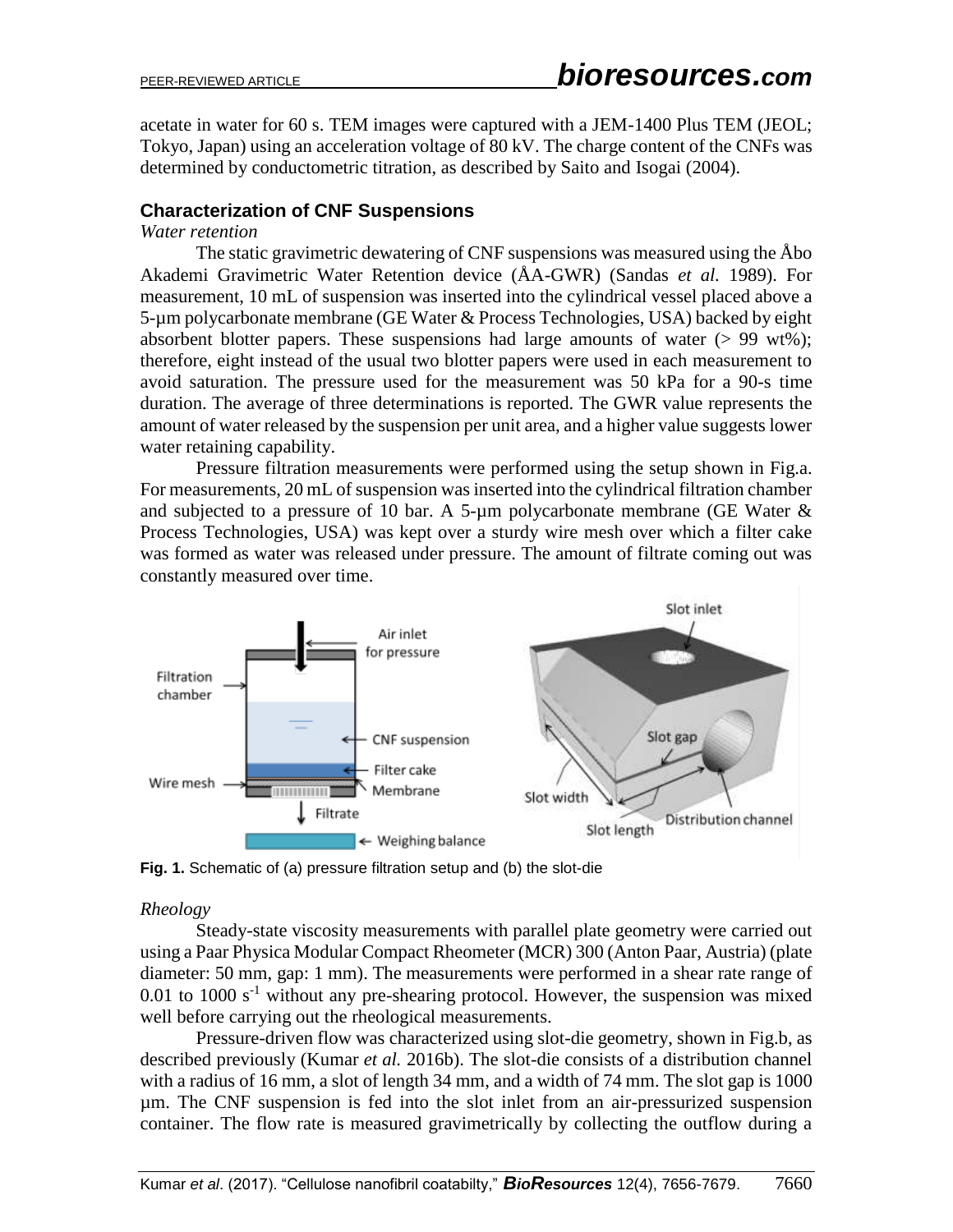known time interval after a steady state has been achieved. Kinetic energy corrections were applied to the data as described in earlier studies (Kumar *et al.* 2016b).

# **Coating Process**

All CNF suspensions, with and without added CMC, were coated onto the linerboard using a modified Rotary Koater (RK PrintCoat Instruments Ltd., United Kingdom). The coating process has been reported in detail previously (Kumar *et al.* 2016a). Briefly, the custom-built slot-die (Fig. 1b) was used as a coating applicator. The slot-die is fitted onto the top of a movable rail at three o'clock position to a backing roll. The distance between the slot lips and the substrate can be controlled precisely by moving the rail in the horizontal direction, perpendicular to the backing roll. The top lip of the slot acts as a metering element, and excess coating material metered off is collected in a tray underneath the slot die. A gap of approximately 600 µm was used between the slot lips and substrate during coating application, which resulted in an approximate dry coat weight of 5 to 6 g/m<sup>2</sup>. The dry coat weight was calculated from the difference between grammages of the CNF coated and uncoated substrate. However, it should be noted that the dry coat weight calculation here is not very precise because of the large variations in grammage of the substrate itself. The substrate was 12 cm wide, and the width of the coated area was approximately 7 cm. The coating speed was 3 m/min. The substrate and CNF-coated samples were calendered with a laboratory soft nip calender (DT Paper Science Oy, Finland), keeping the back side towards the soft roll, using a line load of 100 kN/m and temperature of 60 °C. All samples were then conditioned (23 °C, 50% RH) for at least 24 h before further testing.

## **Characterization of Coated Boards**

#### *Scanning electron microscopy (SEM)*

Surface SEM images of coated samples were recorded for a qualitative study of different CNF coatings. Samples were sputter coated with a 4-nm-thick PtPd alloy using a Cressington 208HR B (Cressington Scientific Instruments, UK) before imaging. Images were acquired with a Hitachi SU3500 SEM (Hitachi, Japan) using an acceleration voltage of 5 kV and a working distance of 30.5 mm.

## *Coating quality and barrier tests*

Air permeability of the substrate and coated samples was determined using an L&W Air permeability tester SE-166 (Lorentzen & Wettre, Sweden) with a measurement range of 0.003 to 100 µm/(Pa·s). The average from five parallel measurements performed on different areas of each sample is reported.

(ASTM E96/E96M-05 2005) was used for measuring the water vapor transmission rate (WVTR). A similar procedure was used for determining the heptane vapor transmission rate (HVTR) as described earlier (Miettinen *et al.* 2015). For HVTR determination, 20 mL of heptane solvent was used in the cup instead of the  $CaCl<sub>2</sub>$  salt used for WVTR measurements. Heptane was poured onto a sponge to reach liquid/gas equilibrium as quickly as possible. The decrease in weight of the cup caused by the evaporation of heptane through the test sample was continuously tracked for 2 h. The results were then extrapolated to a time period of 24 h. The average of three parallel measurements for each sample is reported.

KIT Test, (TAPPI T 559 pm-96 1996), was used to determine the grease resistance. Another supporting test method reported by Vähä-Nissi (2016) was also used. Briefly, 200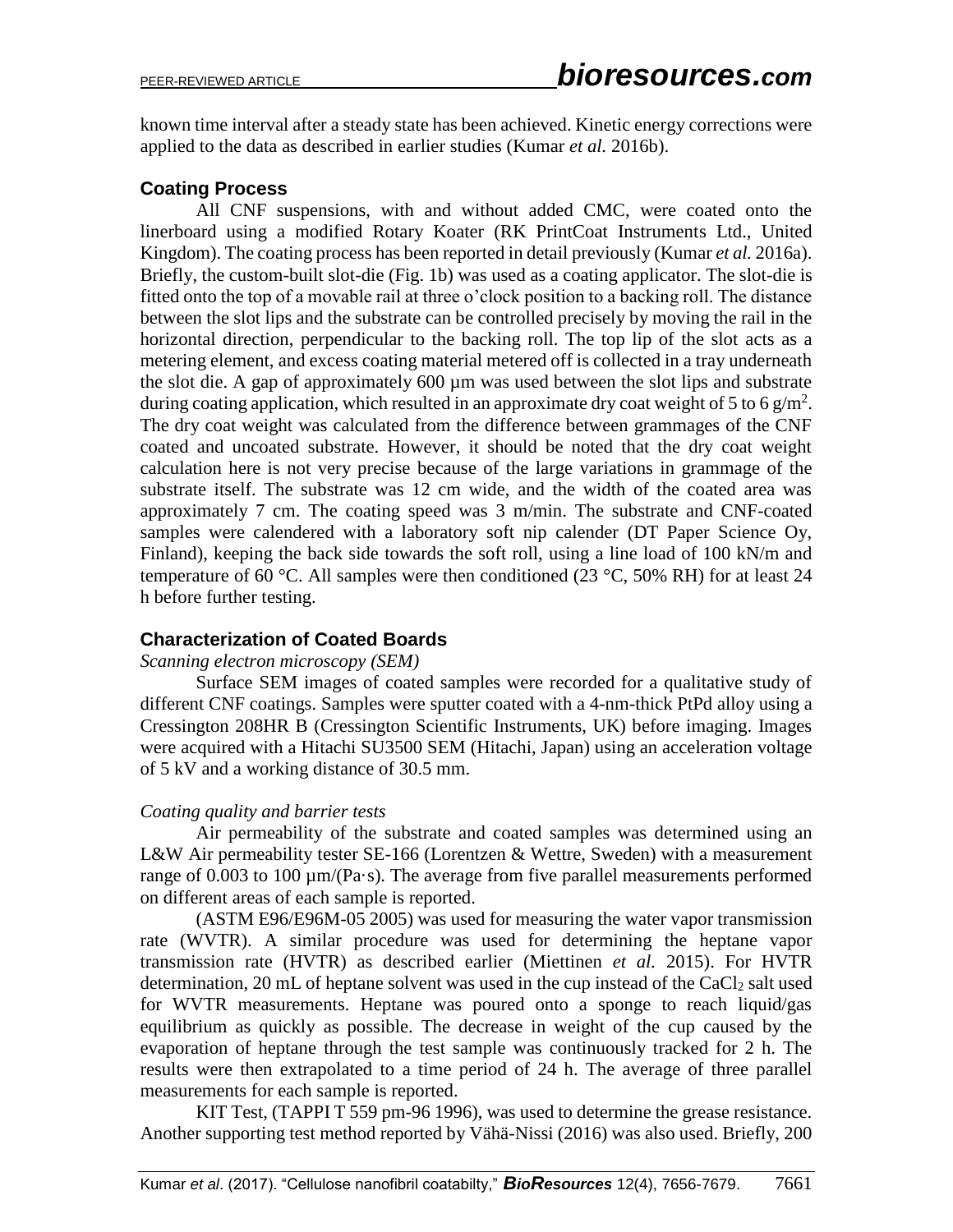µL of dyed oil, Oil Red O solution (Sigma Aldrich, USA), was placed underneath a 50-g weight on the coated side of the samples, and the back side was scanned at pre-selected intervals. This was also performed for 30-µm-thick free-standing CNF films for comparison with the CNF coating barrier performance.

The surface porosity, which can be used as a qualitative measure of coating coverage, was determined using print penetration tests. An IGT AIC2-5 tester (IGT Testing Systems, The Netherlands) was used according to the standard method (IGT-W24 2006). The results are obtained in the form of stain length, and a shorter stain indicates higher surface porosity or a more open pore structure at the surface.

## **RESULTS AND DISCUSSION**

#### **Properties of CNFs TEM images of the various CNFs are shown in**

[Fig.](#page-6-0)Fig. 2a. One can observe that the morphology of CNF-M differed considerably from that of chemically pretreated CNFs. CNF-T and CNF-C display similarities in their fibril size, with mean diameters of 5.1 nm (CNF-T) and 3.0 nm (CNF-C). However, the fiber size distribution seems wider for CNF-M, which has a mean fibril diameter of 10.6 nm. Note that only individual fibrils were measured; fiber fragments, fibril bundles, and fibril clusters were not measured (Ottesen *et al.* 2017).



<span id="page-6-0"></span>**Fig. 2.** TEM images of (a) the various CNFs and (b) CNF suspensions at 0.85 wt%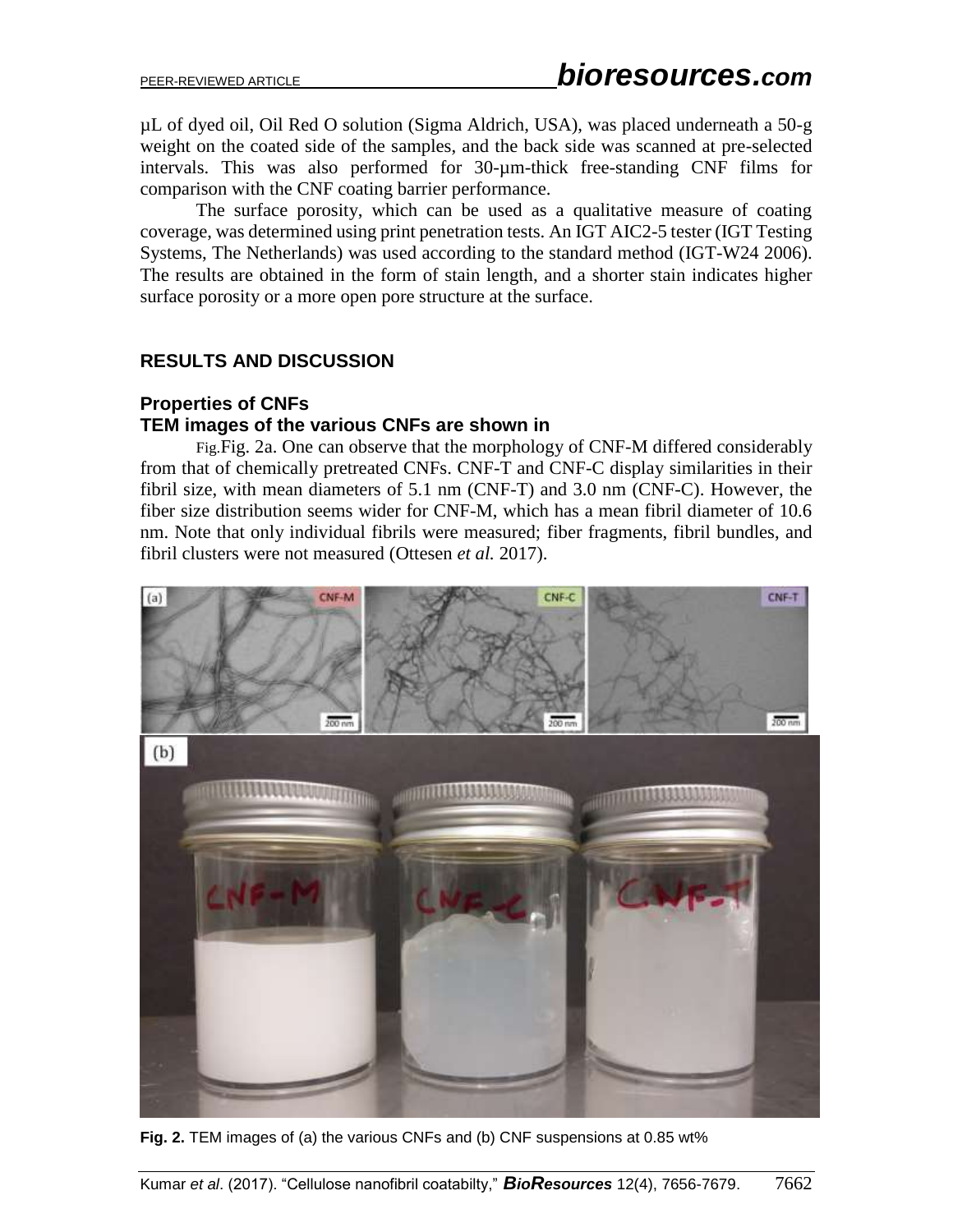The charge content values of CNFs in Table 2 also show that CNF-M had a lower surface charge compared with the other two, obviously because of the chemical pretreatment used in the latter case. The charge content plays a major role in the level of fibrillation achieved during homogenization. It must be noted that a higher charge content helps reduce the number of homogenization steps required to achieve the same level of fibrillation, as is evident from CNF-T. The CNF suspensions shown in Fig. 2b indicate the level of fibrillation achieved in the three cases. CNF-M was more liquid-like and opaque because of its large fibril size and wider fibril size distribution. CNF-C and CNF-T, on the other hand, were gel-like and also more transparent compared with CNF-M. This has to do with the smaller fibril diameter and a narrow size distribution in the case of CNF-T and CNF-C. Mechanically produced CNF-M tended to flocculate, and it was less water binding and swollen than the chemically pre-treated ones, CNF-C and CNF-T. The gel-like and liquid-like behavior of CNFs is certainly expected to affect their coatability, which is discussed in subsequent sections.

| Sample | Charge content (µmol/g) |
|--------|-------------------------|
| CNF-M  | $248 \pm 7$             |
| CNF-C  | $476 \pm 64$            |
| CNF-T  | $910 \pm 61$            |

**Table 2.** Charge Content of CNFs

#### **Water Retention and Rheology of CNF Suspensions**

Water retention of coating suspensions is an important coating process parameter, as it determines the ability of coating material to resist dewatering into the substrate, which is particularly important for paper-based substrates. The CNF suspensions contained more than 99 wt% water; therefore, it is important to understand and control their water retention to coat these materials successfully. A quick release of large amounts of water from coating material into a paper-based substrate during coating can cause fiber swelling and debonding and may also lead to runnability problems, such as web breaks. Figure 3 shows the water retention properties of CNF suspensions. It should be noted that both dewatering evaluation methods, *i.e.*, ÅA-GWR and pressure filtration, yield static water retention values, which may differ from the actual dewatering occurring under dynamic shearing conditions during coating. However, they are reasonable indicators of how the coating material may behave during the coating process under the influence of capillary absorption into the base substrate and pressure pulses from the coating apparatus. One can observe that CNF-M clearly showed lower water retention capability compared with CNF-C and CNF-T. The high charge content and gel structure of CNF-T and CNF-C seem to have helped with improving the water retention. CNF-M also had a tendency to phase separate, thus leading to poor water retention.

The addition of CMC had a visible impact on the water retention of CNF suspensions. The water retention capability of CNF-M with CMC addition was improved, which has been observed earlier for mechanically produced CNFs (Kumar *et al.* 2016a; Mousavi *et al.* 2017). The long-chain and high-molecular weight CMC used herein may help disperse CNF-M better. This could be achieved by mechanical disentanglement and/or an overall anionic charge increase in the system. The increased dispersion could be explained also by CMC adsorption to CNF, whereby the charge repulsion between the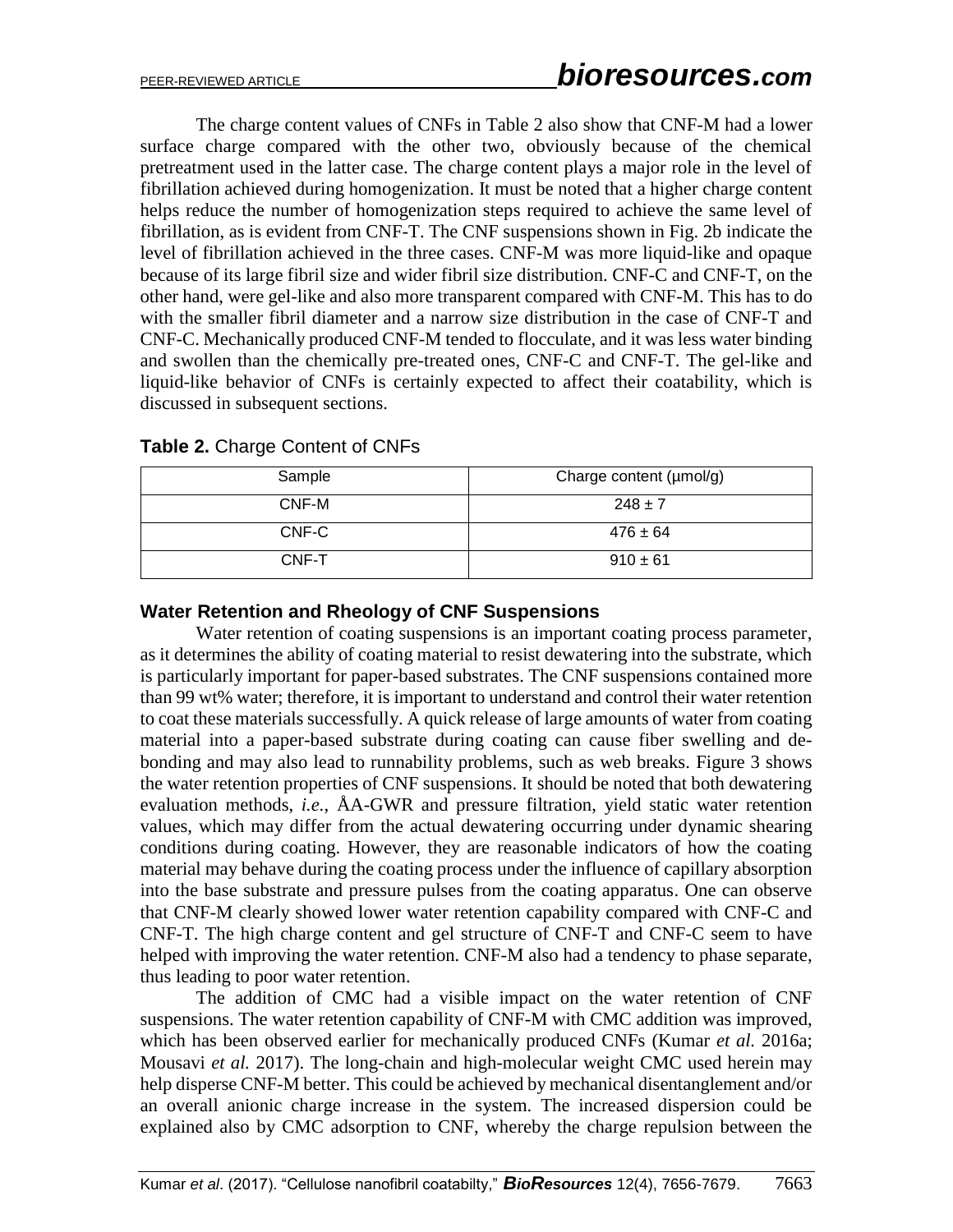fibrils is increased. The tendency of CNF-M to phase separate is thus reduced, leading to higher water retention. CMC could also provide a dispersing effect in the system by decreasing the amount of free water (increasing the water phase viscosity) in the suspension, as reported in earlier studies (Vesterinen *et al.* 2010; Kumar *et al.* 2016a). Interestingly, the water retention capability of CNF-T and CNF-C was reduced upon CMC addition, as can be seen from Fig. 3a. CMC addition seems to have broken down the gel structure in both cases, which could be observed the moment CMC was added to the suspension. This effect, observed in the cases of CNF-T and CNF-C, may be explained by an increase in salt concentration of the system after CMC addition, whereby the dispersing effect may be somewhat diminished because of charge screening, as has been seen earlier when electrolytes were added to a CNF suspension (Naderi and Lindström 2014). The reduced repulsion between fibrils and thinner bound water layers leads to an increase in free water in the suspension. However, the pressure filtration results in Fig. 3b demonstrate similar behavior for all CNFs upon CMC addition. This occurs because hydrodynamic forces play a major role at higher pressures, rather than the surface chemistry of involved components. CMC, a long-chain molecule, hinders the process of dewatering at high pressures, potentially by quickly forming an entangled network. Therefore, the initial release could be quicker in the cases of CNF-T and CNF-C, but dewatering slows down as soon as the filter cake is formed. It should be noted that the solids content of CNF suspensions is maintained at 0.85%, even after CMC addition.



**Fig. 3.** Water retention of CNF suspensions with (a) ÅA-GWR and (b) pressure filtration. Error bars denote standard deviation.

Figures 4 and 5 show the well-known shear thinning rheological behavior of the CNF suspensions. The apparent suspension viscosity approached that of water at high shear rates, indicating very low flow resistance in slot flow at high flow rates. This highly shear thinning behavior could be a result of either the creation of water-rich boundary layers that promote apparent slippage, or through dynamic yielding (reduction of effective yield stress), which breaks down the suspension microstructure in the slot gap (Kumar *et al.* 2016b). CNF-M, with a power law index of 0.15, shows more shear thinning behavior compared with CNF-T and CNF-C, with power law indices of 0.27 and 0.26, respectively. CNF-M also has a lower viscosity than the other two CNFs, especially at higher shear rates. One explanation for this could be the larger fibril sizes and higher phase separating tendency of CNF-M compared with CNF-T and CNF-C, which likely leads to quicker and thicker water boundary layer formation in CNF-M, thus providing lower flow resistance. CMC addition seems to have affected the rheology differently for CNF-M compared with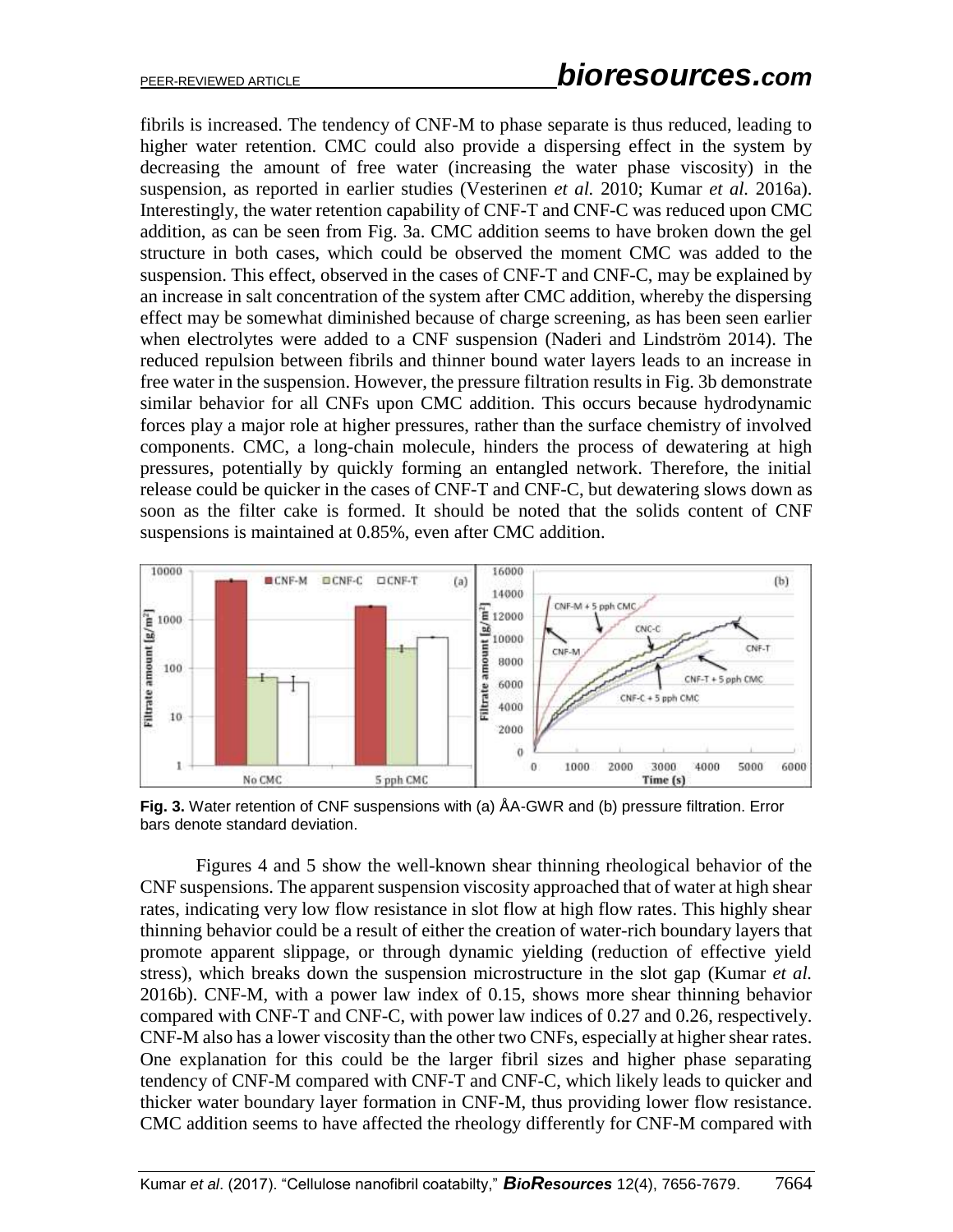CNF-T and CNF-C. CMC appears to have increased slightly the flow resistance for CNF-M, whereas it seems to have reduced the flow resistance of CNF-T and CNF-C, especially at low shear rates (up to  $1000 s<sup>-1</sup>$  in the MCR). Reduction in viscosity of CNF-T and CNF-C with CMC addition can be due to reduced flocculation of fibrils, as CMC is well known for its dispersing effect on cellulose fibers (Beghello 1998; Yan *et al.* 2006; Liimatainen *et al.* 2009) and CNF (Ahola *et al.* 2008). The dispersing effect could be higher for CNF-T and CNF-C due to their high initial charge content, which leads to further increased mutual repulsion between fibrils upon CMC addition. CMC also leads to increase in water phase viscosity, which may be contributing to the slight increase seen in case of CNF-M. However, it is difficult to state the exact reason for the opposite effect of CMC addition on viscosities of mechanically produced CNF *vs.* the chemically produced ones.



**Fig. 4.** Rheological properties of CNFs at low shear rates in boundary-driven flow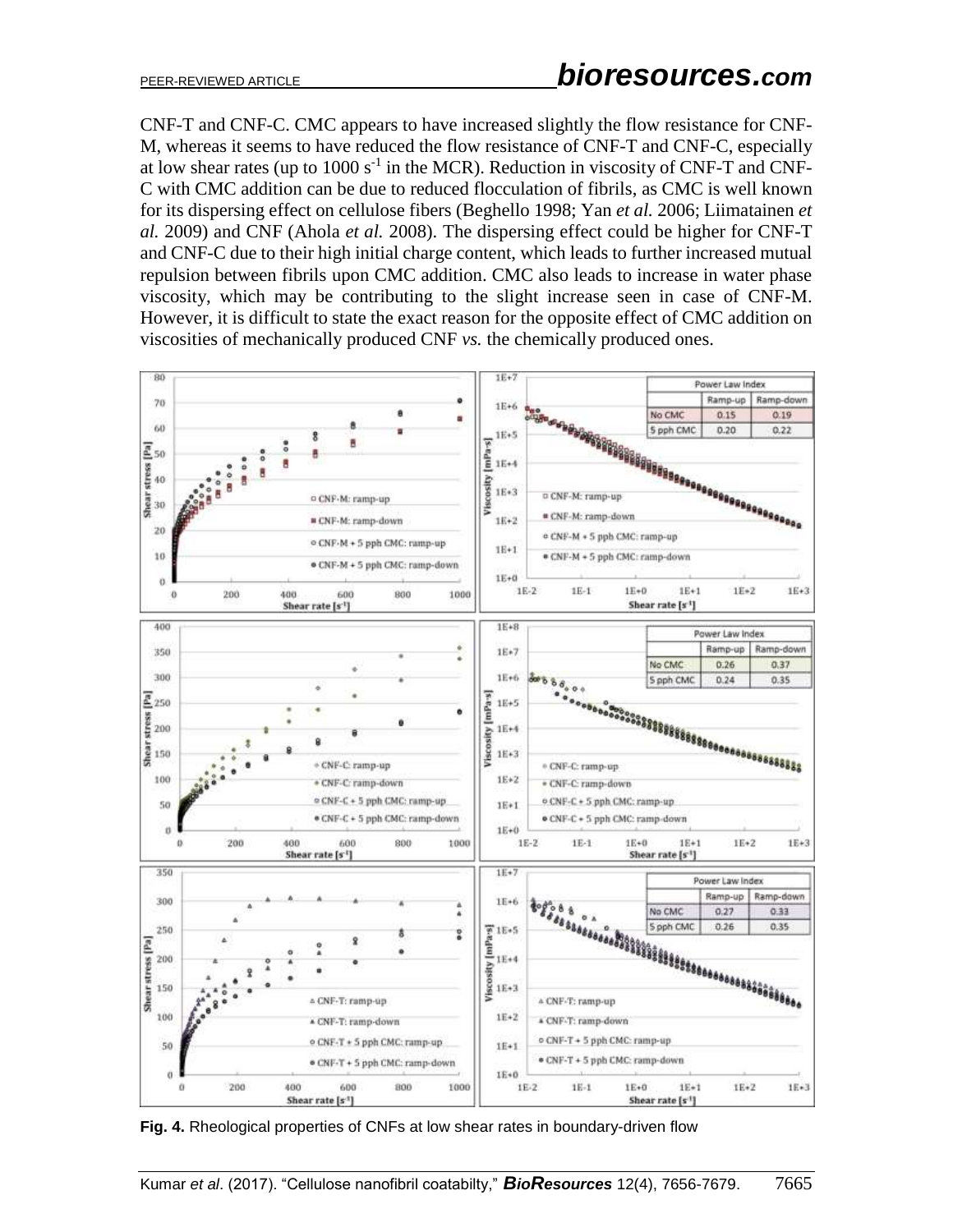Figure 5 shows the high-shear rate rheological behavior of the CNF suspensions. The shear thinning behavior seems to extend to high shear rates for CNF-T and CNF-C. However, a Newtonian plateau was observed for CNF-M at shear rates beyond  $10,000 s^{-1}$ , which could be due to turbulence at high flow rates, as the Reynolds number, calculated using water viscosity, was above 2300 when the plateau appeared. As previously (Nikbakht *et al.* 2014; Kumar *et al.* 2016b), the Reynolds number (Re) for slot has been calculated using the equation,

$$
(\text{Re} = \rho v H/\mu) \tag{1}
$$

where  $\rho$  is density of fluid, *v* is flow velocity, *H* is slot gap, and  $\mu$  is fluid viscosity (water viscosity in this case). The role of turbulence was more pronounced for CNF-M, which can be potentially attributed to its larger fibril size and higher tendency to phase-separate compared with CNF-C and CNF-T. CMC addition had a similar impact on CNF-M, CNF-T, and CNF-C rheology at high shear rates as it did at low shear rates. Figure 6 compares the results obtained from MCR to those of slot flow. The viscosity values from the two instruments seem to be in good agreement, indicating that slot geometry can be positively used for understanding the behavior of CNF suspensions at high shear rates. Also, the results from slot geometry can help determine the process parameters for coating beforehand.



**Fig. 5.** Rheological properties of CNFs at high shear rates in pressure-driven flow in slot



**Fig. 6.** Comparison of low-shear (MCR) and high-shear rheology (slot) of CNF suspensions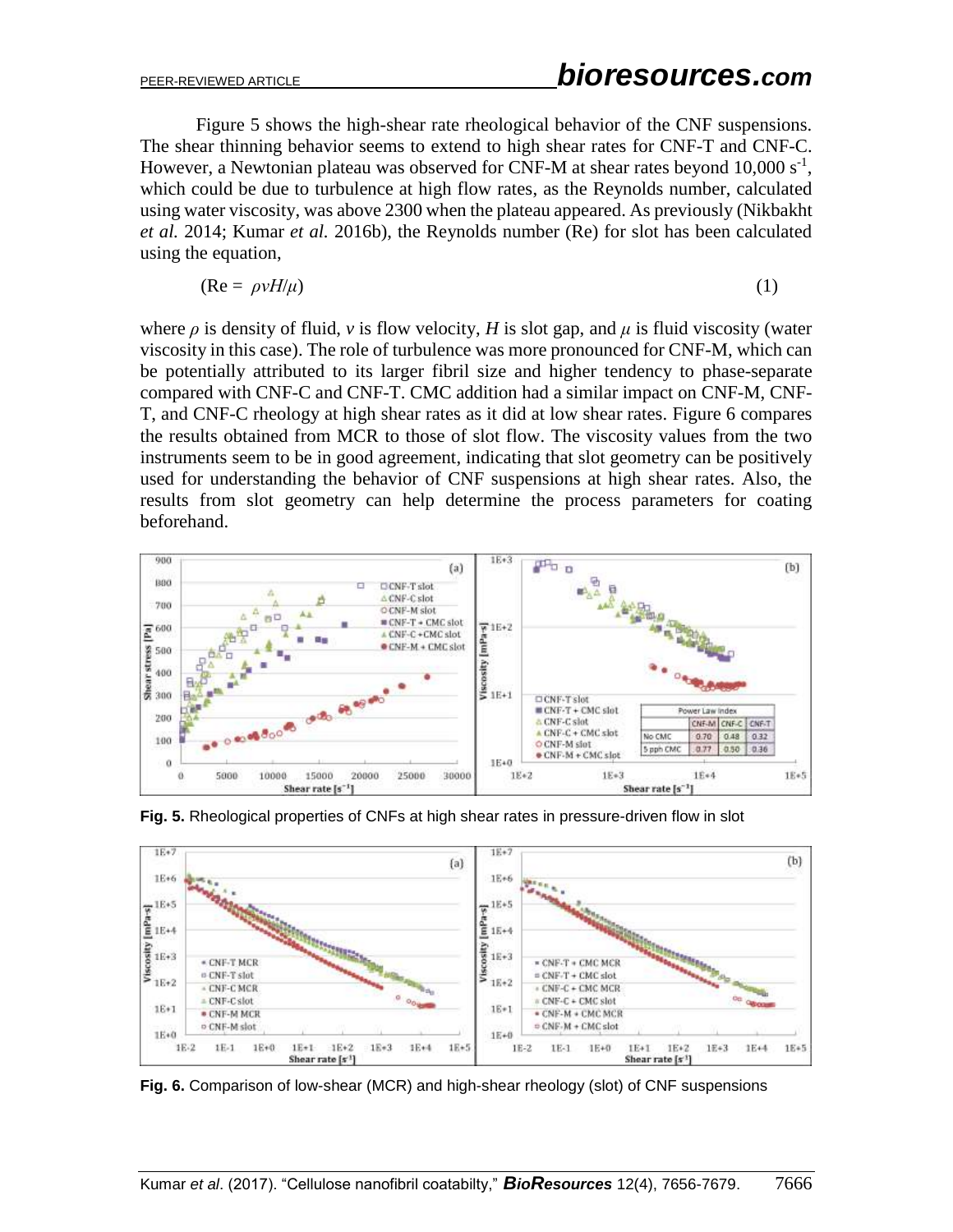# **Yield Stress**

Yield stress is another important parameter that plays a critical role in coating of these types of suspensions, as it specifies the minimum feeding pressures required to pump the suspension to the slot-die coating head. It is also highly relevant when designing slot die coating heads, as high yield stresses easily lead to undesired stagnation zones. The yield stress values for CNF suspensions calculated using the Casson model fitting are shown in Table 3. CNF-T and CNF-C demonstrated higher yield stresses compared with CNF-M, leading to higher pressures needed for feeding the slot-die. The reduction in yield stress with CMC addition indicates lower flow resistance during pumping of the suspensions to the slot die. CMC addition is thus helpful for processing purposes. The differences in yield stress between MCR and slot arise from the differing natures of the flow, *i.e.*, boundarydriven *vs.* pressure-driven, and the different geometry types.

| Table 3. Calculated Yield Stress Values from Casson Fits to the Viscosity Data in |  |  |  |
|-----------------------------------------------------------------------------------|--|--|--|
| Figs. 4 and $5$                                                                   |  |  |  |

|              |               | Yield stress (slot data) (Pa) | Yield stress (MCR data) (Pa) |
|--------------|---------------|-------------------------------|------------------------------|
| Yield stress | CNF-M         | 7.6                           | 10.3                         |
|              | $CNF-M + CMC$ | 5.2                           | 8.9                          |
|              | CNF-T         | 175.2                         | 24.2                         |
|              | $CNF-T + CMC$ | 109.6                         | 17.9                         |
|              | CNF-C         | 109.8                         | 16.1                         |
|              | $CNF-C + CMC$ | 74.5                          | 16                           |

## **Coatability**

It is challenging to coat CNF suspensions because of their excessively high viscosity and yield stress at fairly low solids content. However, the highly shear thinning behavior of these suspensions can be utilized to coat them successfully, as demonstrated earlier by Kumar *et al.* (2016a) for mechanically produced CNF suspensions. When pushed through a narrow gap, the CNF suspensions tend to have low flow resistance, as can be seen from the high-shear rheology results in Fig. 5. This makes it possible to work with low-effective viscosity material when it has been sheared in the slot gap before coating onto the actual substrate. The slot die thus can be used both as a shearing (slot gap) and metering element (gap between the slot and substrate). The slot gap shears the material just before it enters the gap between the substrate and slot, and the excess material is metered off. The metering element works with the low-effective viscosity material, which eliminates problems such as those arising from fiber aggregation and fast structure recovery.

The CNFs used in this work seem to work well with the process described above. However, the wet film formation for CNF-T and CNF-C seems to be affected by their gellike behavior. These materials tend to recover their structure quickly from the high-shear rate deformation applied during flow in the slot gap, which is visible from the shark skin structure observable in Fig. 7. However, CMC addition seems to break down the gel structure and delay the structure recovery, thereby leading to a uniform wet film formation during metering.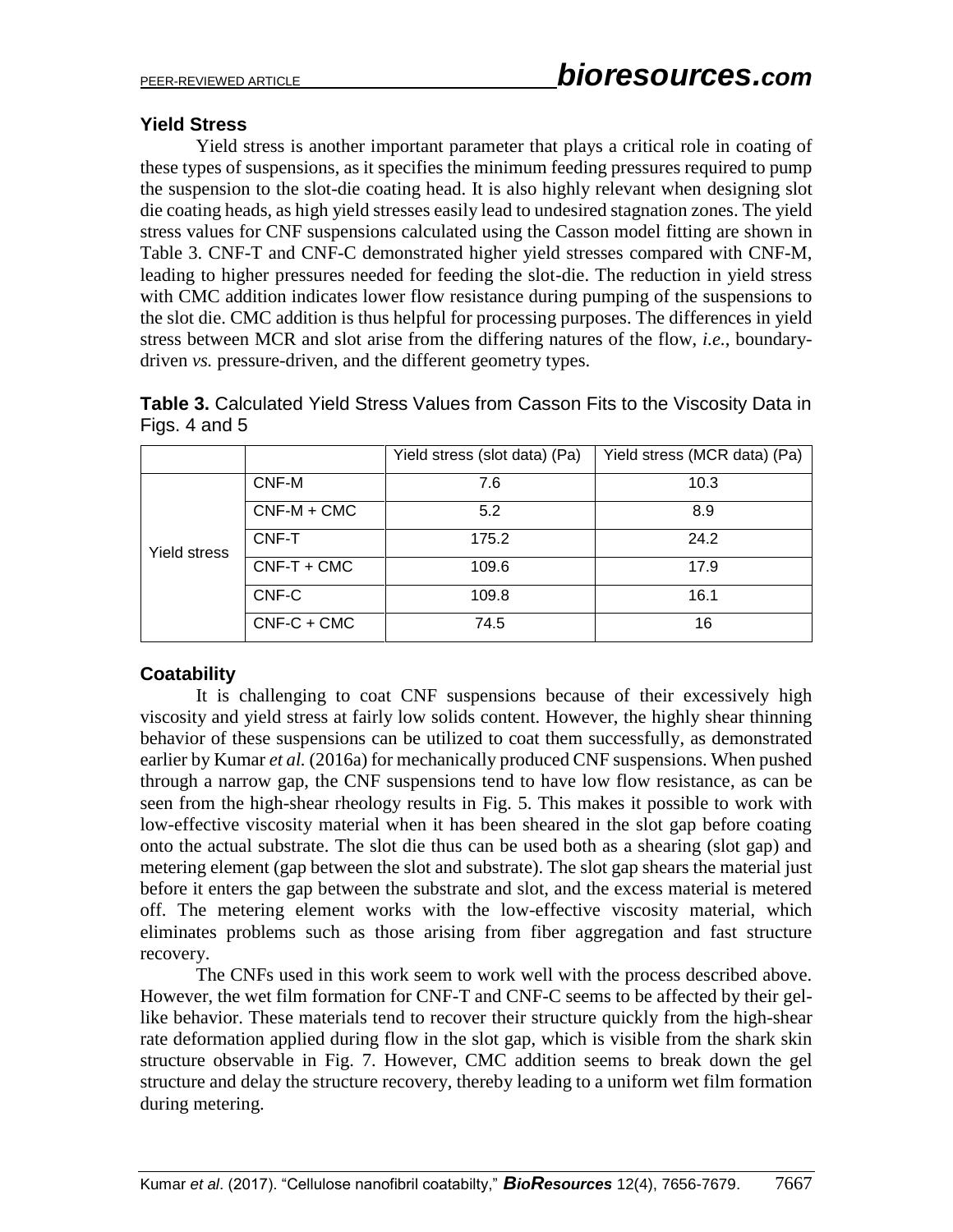The lowered viscosity after CMC addition, as seen in the rheology results, can also play a role. CMC may also help disperse the CNFs better, thus resulting in the observed effect on wet film formation. Other researchers have also observed this dispersing effect of CMC on pulp fibers (Beghello 1998; Yan *et al.* 2006; Liimatainen *et al.* 2009) and CNFs (Ahola *et al.* 2008; Mousavi *et al.* 2017). Improvement in coating quality of mechanically produced CNFs with CMC addition has been observed in previous studies as well (Kumar *et al.* 2016a; Ottesen *et al.* 2017; Mousavi *et al.* 2017).



**Fig. 7.** CNF film formation during coating application. Shark skin effect on the wet film can be seen for CNF-C and CNF-T without CMC addition.

## **Properties of CNF-Coated Samples**

Coated samples were characterized with respect to their coating coverage and barrier properties to understand the final coating quality achieved with different CNFs. Coating coverage was qualitatively determined from surface SEM images and print penetration tests. Figure 8 shows SEM images of the substrate and coated samples. One can clearly observe the closed structure provided by the CNF coating compared with the substrate. CNF-C and CNF-T seem to form a more closed surface structure compared with CNF-M. The coating also appears uniform, but there were some defects, such as pin holes and micro cracks alongside the fibers in the substrate (Ottesen *et al.* 2017). This is also evident from the print penetration test results in Fig. 9, which quantify the surface porosity in terms of stain length. A long stain indicates low surface porosity as the drop spreads over a large area over the closed surface. It can be established from SEM images and the print penetration test results that the reported coating process does provide a uniform coating, provided that the pinholes and defects such as cracking caused by brittleness can be eliminated.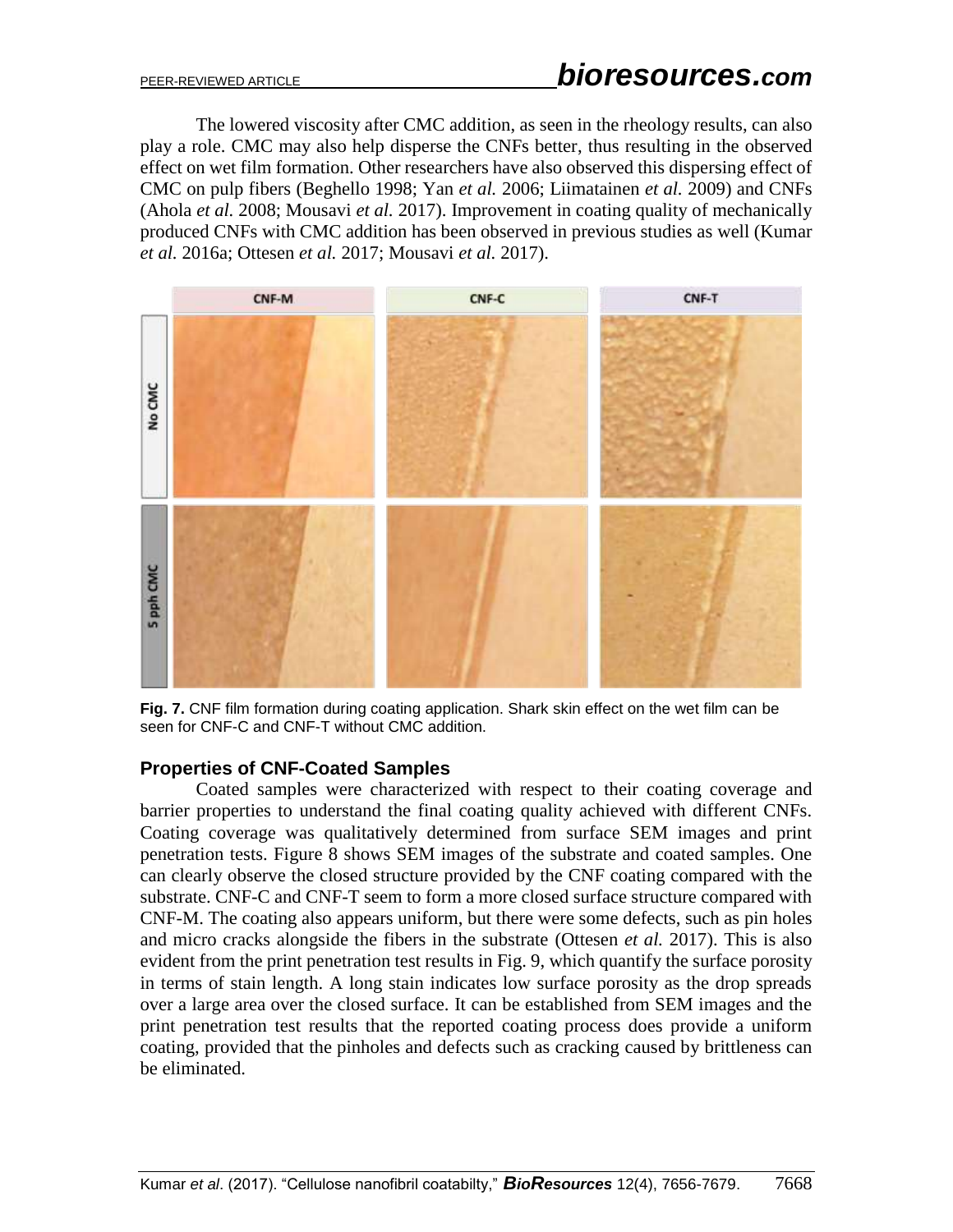# PEER-REVIEWED ARTICLE *bioresources.com*



**Fig. 8.** Surface SEM images of CNF-coated paperboard

Air permeability values for the base substrate and CNF-coated samples are shown in Fig. 9a (Ottesen *et al.* 2017). All CNF coatings reduced the air permeability significantly, which is in agreement with previous studies (Syverud and Stenius 2009; Aulin *et al.* 2010;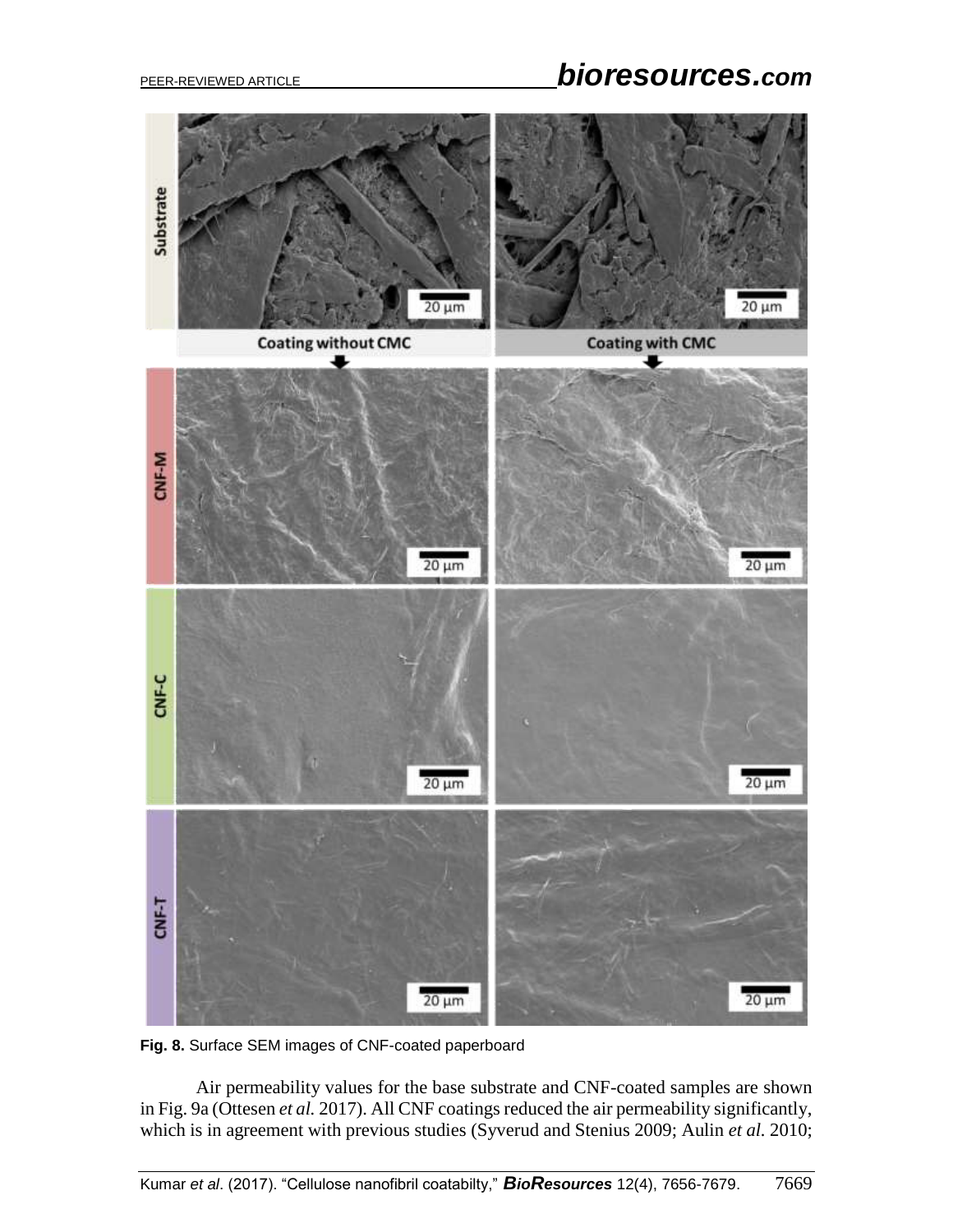Kinnunen-Raudaskoski *et al.* 2014; Beneventi *et al.* 2014; Lavoine *et al.* 2014a,b), and CNF-T and CNF-C perform better than CNF-M. However, the addition of CMC reduced the air permeability of the CNF-M coating. This is attributed to the improved water retention, potentially leading to formation of a more uniform film in the case of CNF-M. If all the water from the suspension is released instantly into the substrate, then there will be less time for uniform film formation on the surface. It is also possible that CMC simply fills in pores between the rather coarse CNF-M fibrils and thus improves the air barrier. CMC addition does not seem to have influenced the air barrier of CNF-C and CNF-T coatings to a large extent. The improvement in air permeability with CNF coating is also well-supported by the print penetration test results in Fig. 9 (b and c). The stain length was doubled with the CNF coating application, indicating a closed surface structure for the coating. However, there were also some dark spots visible on the stains, suggesting the presence of some coating defects or pin holes that may lead to poor barrier performance (Ottesen *et al.* 2017). The base substrate roughness could be another reason for the poor barrier performance, as the low coat weights might end up filling the surface roughness, resulting in a non-uniform surface film.



**Fig. 9.** (a) Air permeability (Ottesen *et al.* 2017) and (b and c) print penetration test stain lengths. Error bars denote standard deviation.

The barrier function of CNF-coated paperboards against water vapor and heptane vapor was also determined. Figure 10 shows the WVTR and HVTR results for the various CNF-coated paperboards. CNF coatings obviously formed a more closed network compared with the substrate, thus leading to a reduction in the WVTR (Fig. 10a). However, this reduction is not sufficient for moisture barrier applications.



**Fig. 10.** (a) Water vapor and (b) heptane vapor barrier of CNF coatings. Error bars denote standard deviation.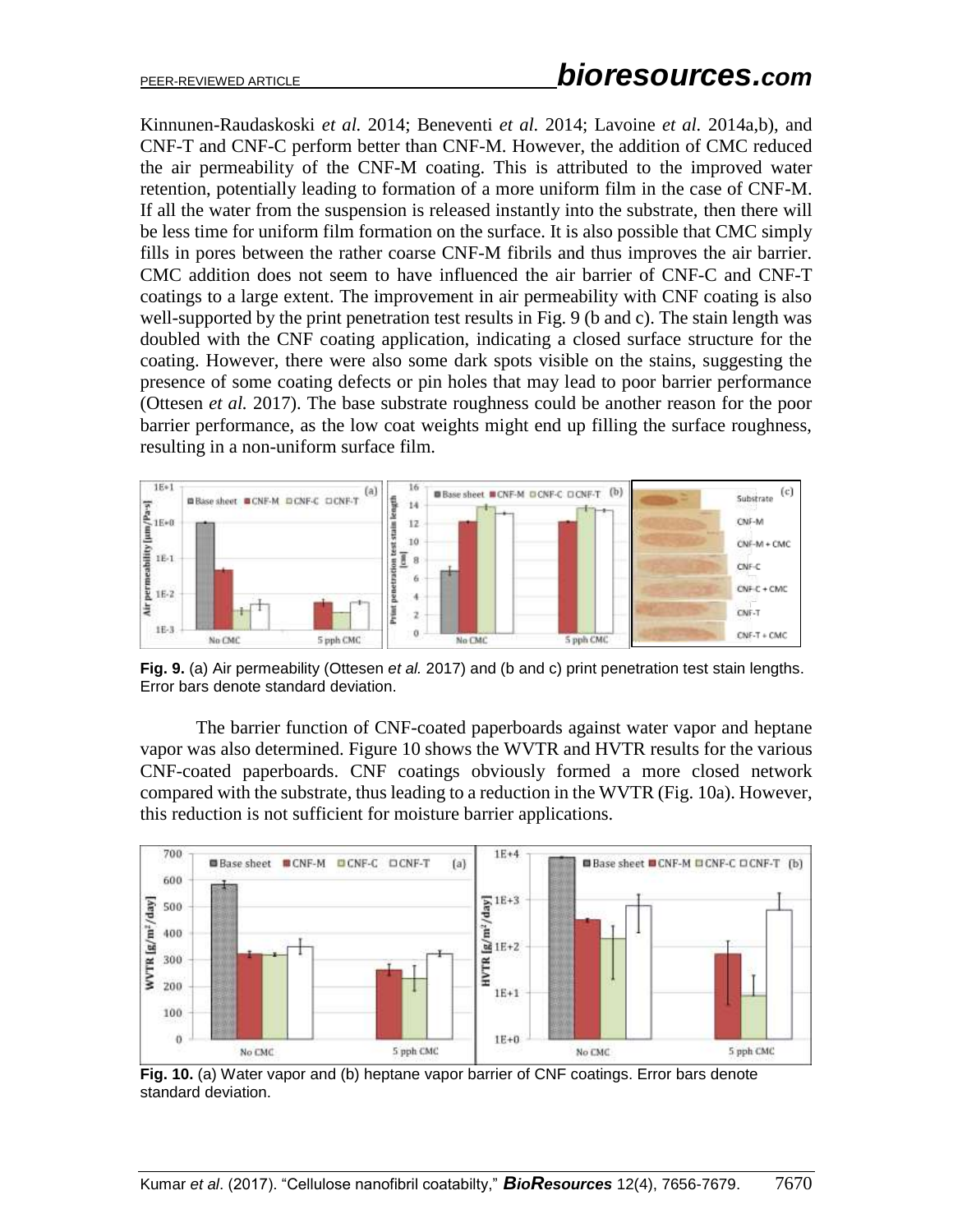The food packaging industry constantly faces concerns related to the migration of mineral oil from packaging material to food. This mineral oil can come from printing inks along with recycled fibers utilized in packaging boards. Heptane is one of the components in various mineral oils used in printing inks; therefore, the HVTR can be used as an indicator of the mineral oil barrier performance (Miettinen *et al.* 2015). The HVTR values for CNF-coated paperboards are shown in Fig. 10b. CNF coatings reduce the HVTR substantially, with CNF-C showing the highest reduction. However, the reduction is lower compared with earlier reports (Kumar *et al.* 2016a). The HVTR results also indicate the presence of defects in the CNF coatings.



**Fig. 11.** Results from (a) KIT tests and (b) Oil Red O tests for CNF coatings. (c) Oil Red O tests for 30-µm-thick free-standing CNF films. Error bars denote standard deviation.

A grease barrier is important for several food packaging applications. Grease resistance is usually characterized in the paper and board industry using the KIT test method. Figure 11a shows the KIT test results for CNF-coated paperboards. The KIT number was improved to some extent by CNF-T and CNF-C coatings. The pure CNF-M coating did not seem to have any grease resistance, potentially because of the presence of pin holes or a non-uniform coating. However, the addition of CMC to CNF-M improved the KIT number, indicating a more uniform and/or denser coating structure. CMC addition did not influence the KIT values for CNF-C and CNF-T coatings. Oil Red O test results,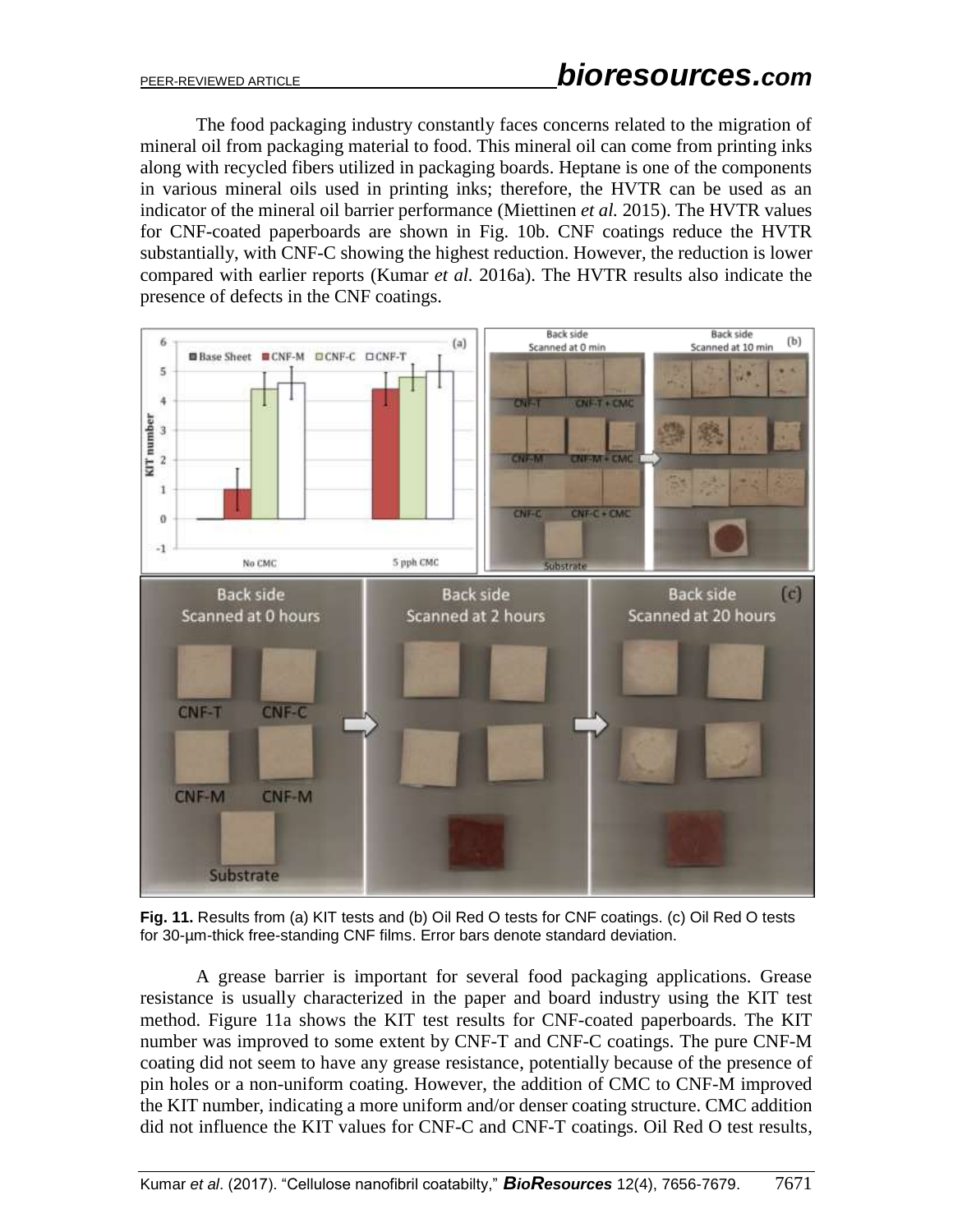shown in Fig. 11b, also support the KIT results. Overall, the CNF coatings did not seem to provide an optimal grease barrier, as was provided by 30-µm-thick free-standing films of the same materials (Fig. 11c). This indicates that the coating should be improved in terms of thickness either by applying multiple layers or applying single layers at higher CNF concentrations. Defect-free coating is required to achieve optimal barrier performance.

In terms of barrier performance, the low coat weight CNF coatings reported here significantly improve the barrier against air, heptane vapor, and grease; indicating a closed sheet structure obtained with the CNF coating. However, they did not perform well against moisture. This is because the water vapor transport happens through a combination of adsorption and diffusion, and the cellulosic materials are naturally sensitive to moisture and can adsorb and diffuse moisture easily.

# **CONCLUSIONS**

- 1. The water retention of mechanically produced CNF (CNF-M) was the poorest of all, likely because of the lower charge content and larger fibril diameter compared with carboxymethylated CNF (CNF-C) and TEMPO-oxidized CNF (CNF-T). Although it did not affect the coatability of CNF-M as such, the final coating quality obtained was slightly inferior compared with the other CNFs. High-shear rate rheology (1000 to  $20000 \text{ s}^{-1}$ ) of CNF suspensions determined with the slot-die agreed well with the lowshear rate rheology  $(0.01 \text{ to } 1000 \text{ s}^{-1})$  determined with MCR. All CNF suspensions showed shear thinning behavior; this behavior for CNF-T and CNF-C continues as higher shear rates are applied, but for CNF-M, the viscosity seems to reach a Newtonian plateau at approximately 10,000 s<sup>-1</sup>.
- 2. CMC addition improved the water retaining capability of CNF suspensions, albeit to varying extents. The water retention of CNF-M was the most affected by CMC addition, but there was no visible influence on the coatability of CNF-M. However, the final coating quality obtained for CNF-M was improved with CMC addition. The coatabilities of CNF-T and CNF-C seemed to improve greatly with CMC addition, but the final coating quality obtained was surprisingly similar to or only slightly improved from the case without CMC addition. CMC addition influenced the rheology of CNF-T and CNF-C to a greater extent than that of CNF-M, as it seems to break down the gel structure of CNF-T and CNF-C. A reduced process viscosity for CNF-T and CNF-C certainly improves their coatability by easier pumping to the slot-die and improved film formation.
- 3. The chemically pre-treated CNFs were found to provide slightly superior coating in terms of barrier function as compared with CNF-M, likely because of their smaller fibril diameter and narrower fibril size distribution. However, the coat weights applied herein were not found to be sufficient to obtain an optimal barrier for day-to-day packaging applications, likely because of the presence of pin holes and cracks in the coating caused by high brittleness. Insufficient coating coverage caused by the high surface roughness of the base substrate could be another potential reason for the poor barrier performance.
- 4. The results from these studies indicate that the use of CNFs to create barrier performance is an onerous task, compared with the existing approaches, *e.g.* use of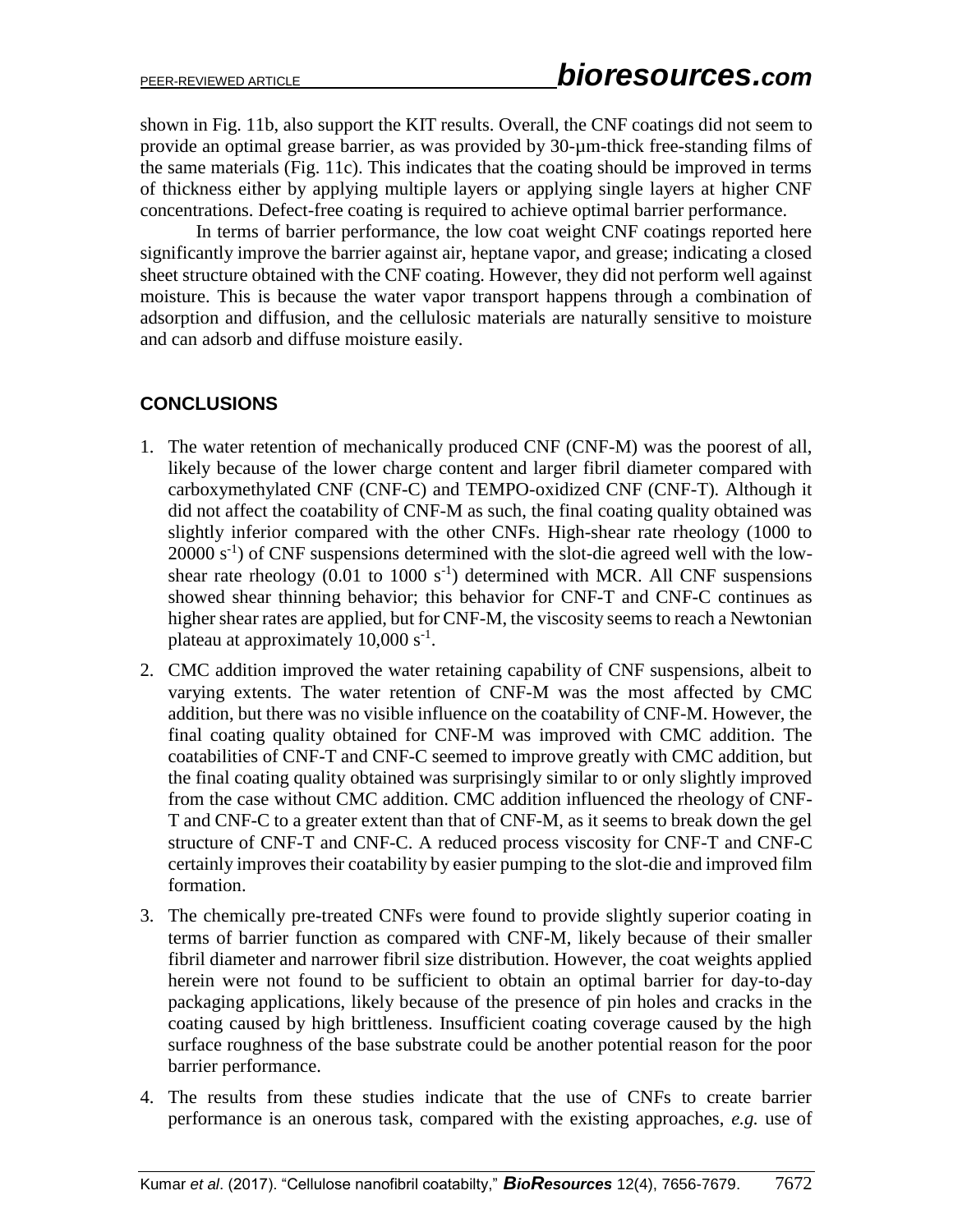plastics and pigment coating. In addition to drying, the cost of CNF material is a significant challenge. Future work will explore the coating possibility at higher CNF concentrations and addition of plasticizers to prevent cracks to ensure an optimal barrier.

## **ACKNOWLEDGEMENTS**

This work was performed as a part of the NORCEL Project: The NORwegian NanoCELlulose Technology Platform, initiated and led by The Paper and Fiber Research Institute (PFI) in Trondheim and funded by the Research Council of Norway through the NANO2021 Program (grant 228147 Research Council of Norway). Thanks are extended to Södra, who provided kraft pulp, and to Borregaard for providing bleached sulfite pulp. CNF-T was prepared in collaboration with Silje Neland Molnes. Thanks are also extended to Jonathan Økland Torstensen for supplying us with the CNF-C used in the current work and for discussions concerning the results described and discussed in the current paper. Special thanks to Rajesh Koppolu and Aayush Kumar Jaiswal for assistance during coating of the base board and for discussions during said work.

# **REFERENCES CITED**

- Afra, E., Mohammadnejad, S., Saraeyan, A. (2016). "Cellulose nanofibils as coating material and its effects on paper properties," *Prog. Organic Coatings* 101, 455-460. DOI: 10.1016/j.porgcoat.2016.09.018
- Agoda-Tandjawa, G., Durand, S., Berot, S., Blassel, C., Gaillard, C., Garnier, C., and Doublier, J. (2010). "Rheological characterization of microfibrillated cellulose suspensions after freezing," *Carbohydr. Polym.* 80(3), 677-686. DOI: 10.1016/j.carbpol.2009.11.045
- Ahola, S., Myllytie, P., Österberg, M., Teerinen, T., and Laine, J. (2008). "Effect of polymer adsorption on cellulose nanofibril water binding capacity and aggregation," *BioResources* 3(4), 1315-1328. DOI: 10.15376/biores.3.4.1315-1328
- Amini, E., Azadfallah, M., Layeghi, M., and Talaei-Hassanloui, R. (2016). "Silvernanoparticle-impregnated cellulose nanofiber coating for packaging paper," *Cellulose* 23(1), 1-14. DOI: 10.1007/s10570-015-0846-1
- ASTM E96/E96M-05 (2005). "Standard test methods for water vapor transmission of materials," ASTM International, West Conshohocken, PA. DOI: 10.1520/E0096\_E0096M-05
- Aulin, C., Gällstedt, M., and Lindström, T. (2010). "Oxygen and oil barrier properties of microfibrillated cellulose films and coatings," *Cellulose* 17(3), 559-574. DOI: 10.1007/s10570-009-9393-y
- Azeredo, H. M. C., Rosa, M. F., and Mattoso, L. H. C. (2016). "Nanocellulose in biobased food packaging applications," *Industrial Crops and Products* 97, 664-671. DOI: 10.1016/j.indcrop.2016.03.013
- Beghello, L. (1998). "Some factors that influence fiber flocculation," *Nordic Pulp & Paper Research Journal* 13(4), 274-279. DOI: 10.3183/NPPRJ-1998-13-04-p274- 279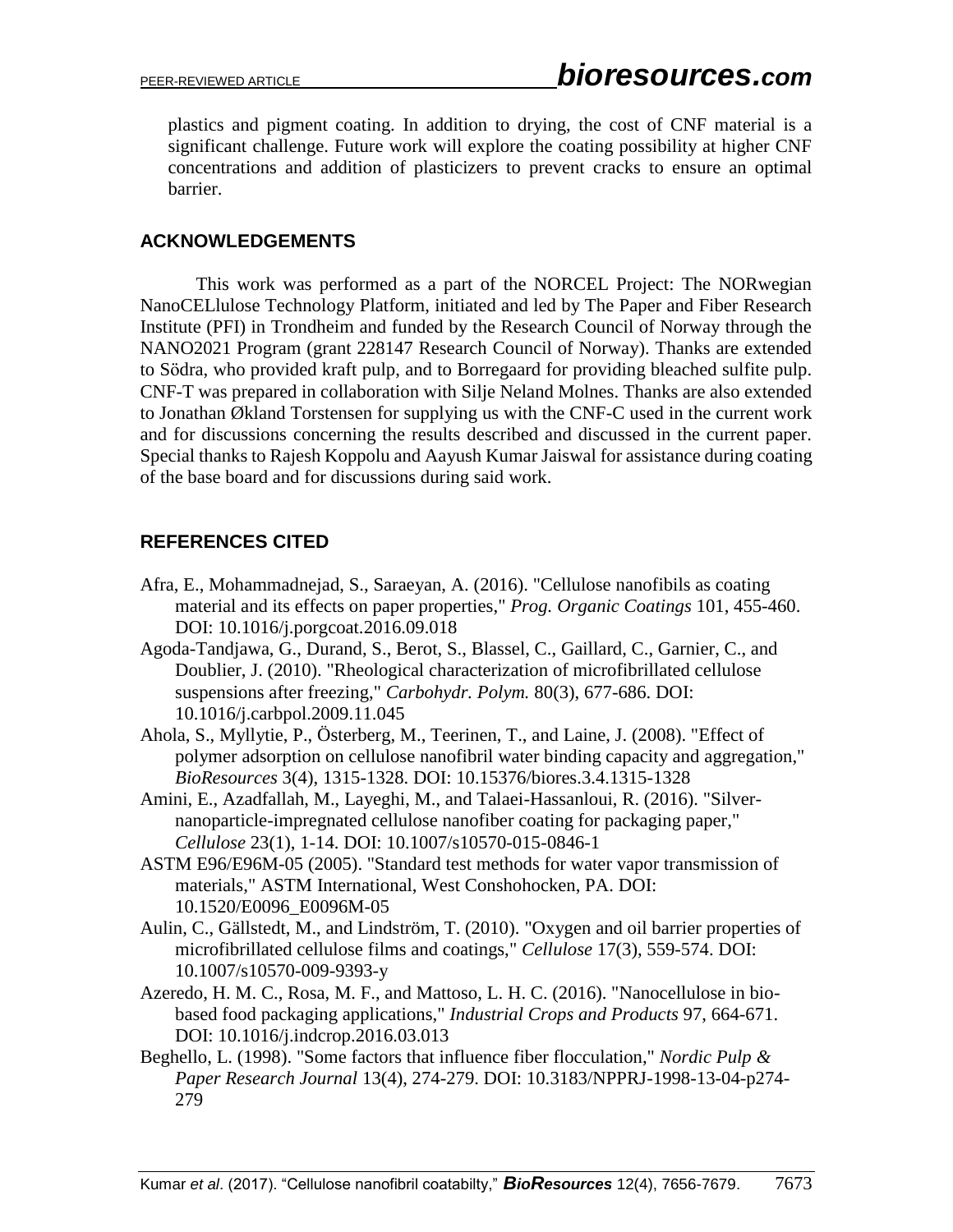- Beneventi, D., Chaussy, D., Curtil, D., Zolin, L., Gerbaldi, C., and Penazzi, N. (2014). "Highly porous paper loading with microfibrillated cellulose by spray coating on wet substrates," *Ind. Eng. Chem. Res.* 53(27), 10982-10989. DOI: 10.1021/ie500955x
- Brodin, F. W., Gregersen, O. W., and Syverud, K. (2014). "Cellulose nanofibrils: Challenges and possibilities as a paper additive or coating material–A review," *Nord. Pulp Pap Res. J.* 29(1), 156-166. DOI: 10.3183/NPPRJ-2014-29-01-p156-166
- Cheng, Q., Wang, J., McNeel, J., and Jacobson, P. (2010). "Water retention value measurements of cellulosic materials using a centrifuge technique," *BioResources*  5(3), 1945-1954. DOI: 10.15376/biores.5.3.1945-1954
- Dimic-Misic, K. (2014). *Micro and Nanofibrillated Cellulose (MNFC) as Additive in Complex Suspensions: Influence on Rheology and Dewatering,* PhD thesis, Aalto University, Helsinki, Finland.
- Eichhorn, S. J., Dufresne, A., Aranguren, M., Marcovich, N. E., Capadona, J. R., Rowan, S. J., Weder, C., Thielemans, W., Roman, M., Renneckar, S.*, et al*. (2010). "Review: Current international research into cellulose nanofibres and nanocomposites," *J. Mater. Sci.* 45(1), 1-33. DOI: 10.1007/s10853-009-3874-0
- George, J., and Sabapathi, S. (2015). "Cellulose nanocrystals: Synthesis, functional properties, and applications," *Nanotechnology, Science and Applications* 8, 45-54. DOI: 10.2147/NSA.S64386
- Haavisto, S., Salmela, J., Jäsberg, A., Saarinen, T., Karppinen, A., and Koponen, A. (2015). "Rheological characterization of microfibrillated cellulose suspension using optical coherence tomography," *TAPPI Journal* 14(5), 291-302.
- Habibi, Y., Lucia, L. A., and Rojas, O. J. (2010). "Cellulose nanocrystals: Chemistry, self-assembly, and applications," *Chem. Rev.* 110(6), 3479-3500. DOI: 10.1021/cr900339w
- Hamada, H., and Mitsuhashi, M. (2016). "Effect of cellulose nanofibers as a coating agent for woven and nonwoven fabrics," *Nordic Pulp & Paper Research Journal*  31(2), 255-260. DOI: 10.3183/NPPRJ-2016-31-02-p255-260
- Herrera, M. A., Sirviö, J. A., Mathew, A. P., and Oksman, K. (2016). "Environmental friendly and sustainable gas barrier on porous materials: Nanocellulose coatings prepared using spin-and dip-coating," *Mater Des* 93, 19-25. DOI: 10.1016/j.matdes.2015.12.127
- Herrera, M. A., Mathew, A. P., and Oksman, K. (2017). "Barrier and mechanical properties of plasticized and cross-linked nanocellulose coatings for paper packaging applications," *Cellulose* 24(9), 3969-3980. DOI: 10.1007/s10570-017-1405-8
- Hoeng, F., Denneulin, A., and Bras, J. (2016). "Use of nanocellulose in printed electronics: A review," *Nanoscale* 8, 13131-13154. DOI: 10.1039/C6NR03054H
- Hua, K. (2015). *Nanocellulose for Biomedical Applications,* PhD thesis, Uppsala University, Uppsala, Sweden.
- Hubbe, M., Ferrer, A., Tyagi, P., Yin, Y., Salas, C., Pal, L., and Rojas, O. (2017). "Nanocellulose in thin films, coatings, and plies for packaging applications: A review," *BioResources* 12(1), 2143-2233. DOI: 10.15376/biores.12.1.2143-2233
- IGT-W24 (2006). "Print penetration (oil absorption)," IGT Testing Systems, Amsterdam, The Netherlands.
- Iotti, M., Gregersen, Ø, Moe, S., and Lenes, M. (2011). "Rheological studies of microfibrillar cellulose water dispersions," *Journal of Polymers and the Environment*  19(1), 137-145. DOI: 10.1007/s10924-010-0248-2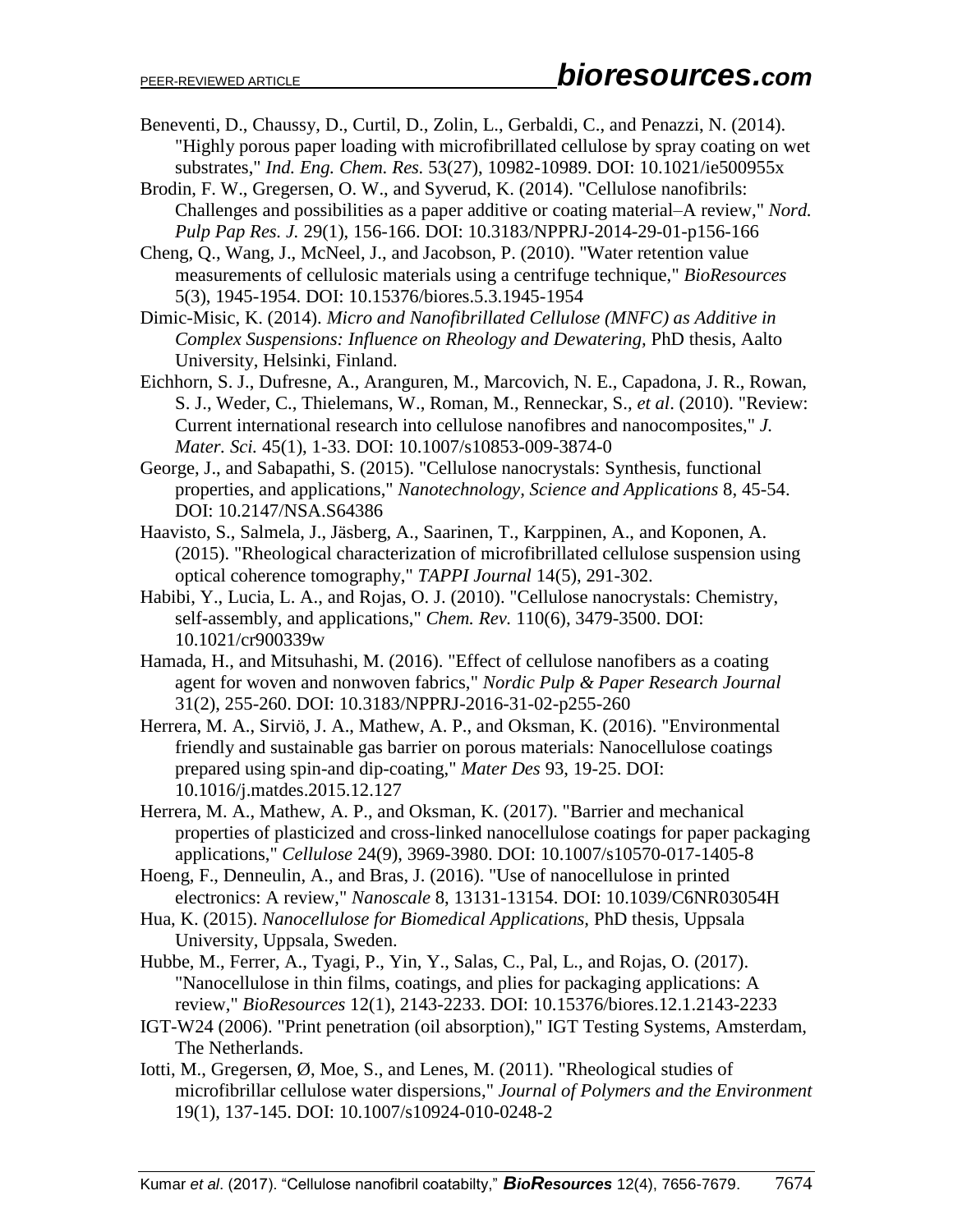- Isogai, A., Saito, T., and Fukuzumi, H. (2011). "TEMPO-oxidized cellulose nanofibers," *Nanoscale* 3(1), 71-85. DOI: 10.1039/c0nr00583e
- Isogai, A. (2013). "Wood nanocelluloses: Fundamentals and applications as new biobased nanomaterials," *Journal of Wood Science* 59(6), 449-459. DOI: 10.1007/s10086-013-1365-z
- Johansson, C., Bras, J., Mondragon, I., Nechita, P., Plackett, D., Simon, P., Svetec, D. G., Virtanen, S., Baschetti, M. G., and Breen, C. (2012). "Renewable fibers and biobased materials for packaging applications: a review of recent developments," *BioResources* 7(2), 2506-2552. DOI: 10.15376/biores.7.2.2506-2552
- Jorfi, M., and Foster, E. J. (2015). "Recent advances in nanocellulose for biomedical applications," *J. Appl. Polym. Sci.* 132(14), 41719. DOI: 10.1002/app.41719
- Khalil, H. P. S. A., Saurabh, C. K., A.S., A., Nurul Fazita, M. R., Syakir, M. I., Davoudpour, Y., Rafatullah, M., Abdullah, C. K., M. Haafiz, M. K., and Dungani, R. (2016). "A review on chitosan-cellulose blends and nanocellulose reinforced chitosan biocomposites: Properties and their applications," *Carbohydr. Polym.* 150, 216-226. DOI: 10.1016/j.carbpol.2016.05.028
- Khan, A., Huq, T., Khan, R. A., Riedl, B., and Lacroix, M. (2014). "Nanocellulose-based composites and bioactive agents for food packaging," *Crit. Rev. Food Sci. Nutr.*  54(2), 163-174. DOI: 10.1080/10408398.2011.578765
- Kim, J., Shim, B. S., Kim, H. S., Lee, Y., Min, S., Jang, D., Abas, Z., and Kim, J. (2015). "Review of nanocellulose for sustainable future materials," *International Journal of Precision Engineering and Manufacturing-Green Technology* 2(2), 197-213. DOI: 10.1007/s40684-015-0024-9
- Kinnunen-Raudaskoski, K., Hjelt, T., Kenttä, E., and Forsström, U. (2014). "Thin coatings for paper by foam coating," *TAPPI Journal* 13(7), 9-19.
- Klemm, D., Kramer, F., Moritz, S., Lindström, T., Ankerfors, M., Gray, D., and Dorris, A. (2011). "Nanocelluloses: A new family of nature-based materials," *Angewandte Chemie International Edition* 50(24), 5438-5466. DOI: 10.1002/anie.201001273
- Kumar, V., Bollström, R., Yang, A., Chen, Q., Chen, G., Salminen, P., Bousfield, D., and Toivakka, M. (2014). "Comparison of nano-and microfibrillated cellulose films," *Cellulose* 21(5), 3443-3456. DOI: 10.1007/s10570-014-0357-5
- Kumar, V., Elfving, A., Koivula, H., Bousfield, D., and Toivakka, M. (2016a). "Roll-toroll processed cellulose nanofiber coatings," *Ind Eng Chem Res* 55(12), 3603-3613. DOI: 10.1021/acs.iecr.6b00417
- Kumar, V., Nazari, B., Bousfield, D. W., and Toivakka, M. (2016b). "Rheology of microfibrillated cellulose suspensions in pressure-driven flow," *Applied Rheology*  26(4), 43534. DOI: 10.3933/APPLRHEOL-26-43534
- Kumar, V., Koppolu, V. R., Bousfield, D., and Toivakka, M. (2017). "Substrate role in coating of microfibrillated cellulose suspensions," *Cellulose* 24(3), 1247-1260. DOI: 10.1007/s10570-017-1201-5
- Lahtinen, P., Liukkonen, S., Pere, J., Sneck, A., and Kangas, H. (2014). "A comparative study of fibrillated fibers from different mechanical and chemical pulps," *BioResources* 9(2), 2115-2127. DOI: 10.15376/biores.9.2.2115-2127
- Lasseuguette, E., Roux, D., and Nishiyama, Y. (2008). "Rheological properties of microfibrillar suspension of TEMPO-oxidized pulp," *Cellulose* 15(3), 425-433. DOI: 10.1007/s10570-007-9184-2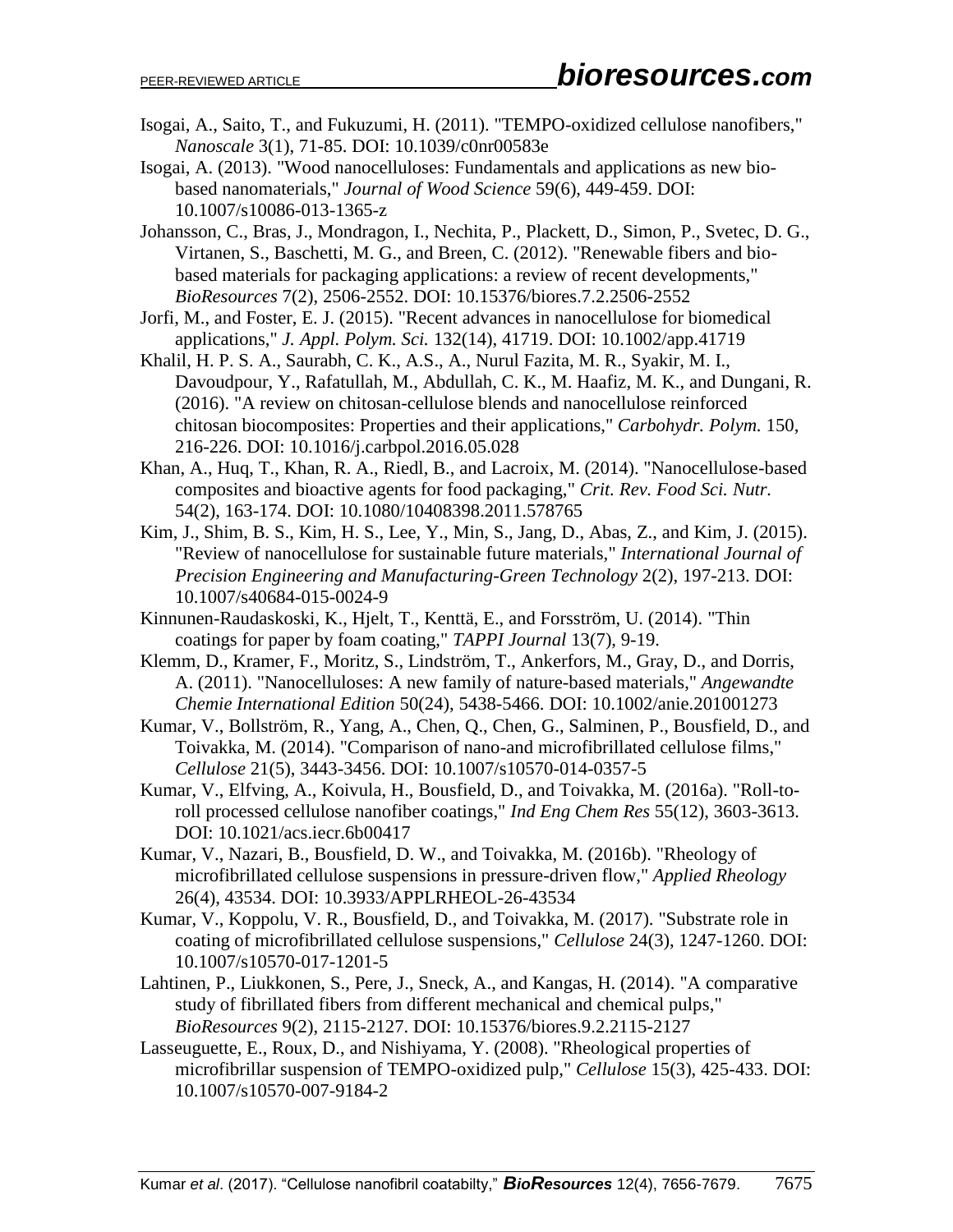- Lavoine, N., Bras, J., and Desloges, I. (2014a). "Mechanical and barrier properties of cardboard and 3D packaging coated with microfibrillated cellulose," *J. Appl. Polym. Sci.* 131(8), 40106. DOI: 10.1002/app.40106
- Lavoine, N., Desloges, I., Khelifi, B., and Bras, J. (2014b). "Impact of different coating processes of microfibrillated cellulose on the mechanical and barrier properties of paper," *J. Mater. Sci.* 49(7), 2879-2893. DOI: 10.1007/s10853-013-7995-0
- Lavoine, N., Desloges, I., Dufresne, A., and Bras, J. (2012). "Microfibrillated cellulose Its barrier properties and applications in cellulosic materials: A review," *Carbohydr. Polym.* 90(2), 735-764. DOI: 10.1016/j.carbpol.2012.05.026
- Lee, K., Aitomäki, Y., Berglund, L. A., Oksman, K., and Bismarck, A. (2014). "On the use of nanocellulose as reinforcement in polymer matrix composites," *Composites Sci. Technol.* 105, 15-27. DOI: 10.1016/j.compscitech.2014.08.032
- Li, F., Mascheroni, E., and Piergiovanni, L. (2015). "The potential of nanocellulose in the packaging field: A review," *Packaging Technology and Science* 28(6), 475-508. DOI: 10.1002/pts.2121
- Liimatainen, H., Haavisto, S., Haapala, A., and Niinimäki, J. (2009). "Influence of adsorbed and dissolved carboxymethyl cellulose on fibre suspension dispersing, dewaterability, and fines retention," *BioResources* 4(1), 321-340. DOI: 10.15376/biores.4.1.321-340
- Lin, N., and Dufresne, A. (2014). "Nanocellulose in biomedicine: Current status and future prospect," *European Polymer Journal* 59, 302-325. DOI: 10.1016/j.eurpolymj.2014.07.025
- Liu, J., Chinga-Carrasco, G., Cheng, F., Xu, W., Willför, S., Syverud, K., and Xu, C. (2016). "Hemicellulose-reinforced nanocellulose hydrogels for wound healing application," *Cellulose* 23(5), 3129-3143. DOI: 10.1007/s10570-016-1038-3
- Marchessault, R. H., Morehead, F. F., and Walter, N. M. (1959). "Liquid crystal systems from fibrillar polysaccharides," *Nature* 184(4686), 632-633. DOI: 10.1038/184632a0
- Mariano, M., El Kissi, N., and Dufresne, A. (2014). "Cellulose nanocrystals and related nanocomposites: review of some properties and challenges," *Journal of Polymer Science Part B: Polymer Physics* 52(12), 791-806. DOI: 10.1002/polb.23490
- Miettinen, P., Kuusipalo, J., Auvinen, S., Haakana, S. (2015). "Validity of traditional barrier-testing methods to predict the achievable benefits of the new generation water based barrier coatings for packaging materials," *in: 27th PTS Coating Symposium,* September 16-18, Munich, Germany, pp. 328-342.
- Moberg, T., Rigdahl, M., Stading, M., and Levenstam Bragd, E. (2014). "Extensional viscosity of microfibrillated cellulose suspensions," *Carbohydr. Polym.* 102(0), 409- 412. DOI: 10.1016/j.carbpol.2013.11.041
- Mohtaschemi, M., Dimic-Misic, K., Puisto, A., Korhonen, M., Maloney, T., Paltakari, J., and Alava, M. J. (2014). "Rheological characterization of fibrillated cellulose suspensions via bucket vane viscometer," *Cellulose* 21(3), 1305-1312. DOI: 10.1007/s10570-014-0235-1
- Moon, R. J., Martini, A., Nairn, J., Simonsen, J., and Youngblood, J. (2011). "Cellulose nanomaterials review: Structure, properties and nanocomposites," *Chem. Soc. Rev.*  40(7), 3941-3994. DOI: 10.1039/C0CS00108B
- Mousavi, S. M., Afra, E., Tajvidi, M., Bousfield, D., and Dehghani-Firouzabadi, M. (2017). "Cellulose nanofiber/carboxymethyl cellulose blends as an efficient coating to improve the structure and barrier properties of paperboard," *Cellulose* 24(7), 3001-3014. DOI: 10.1007/s10570-017-1299-5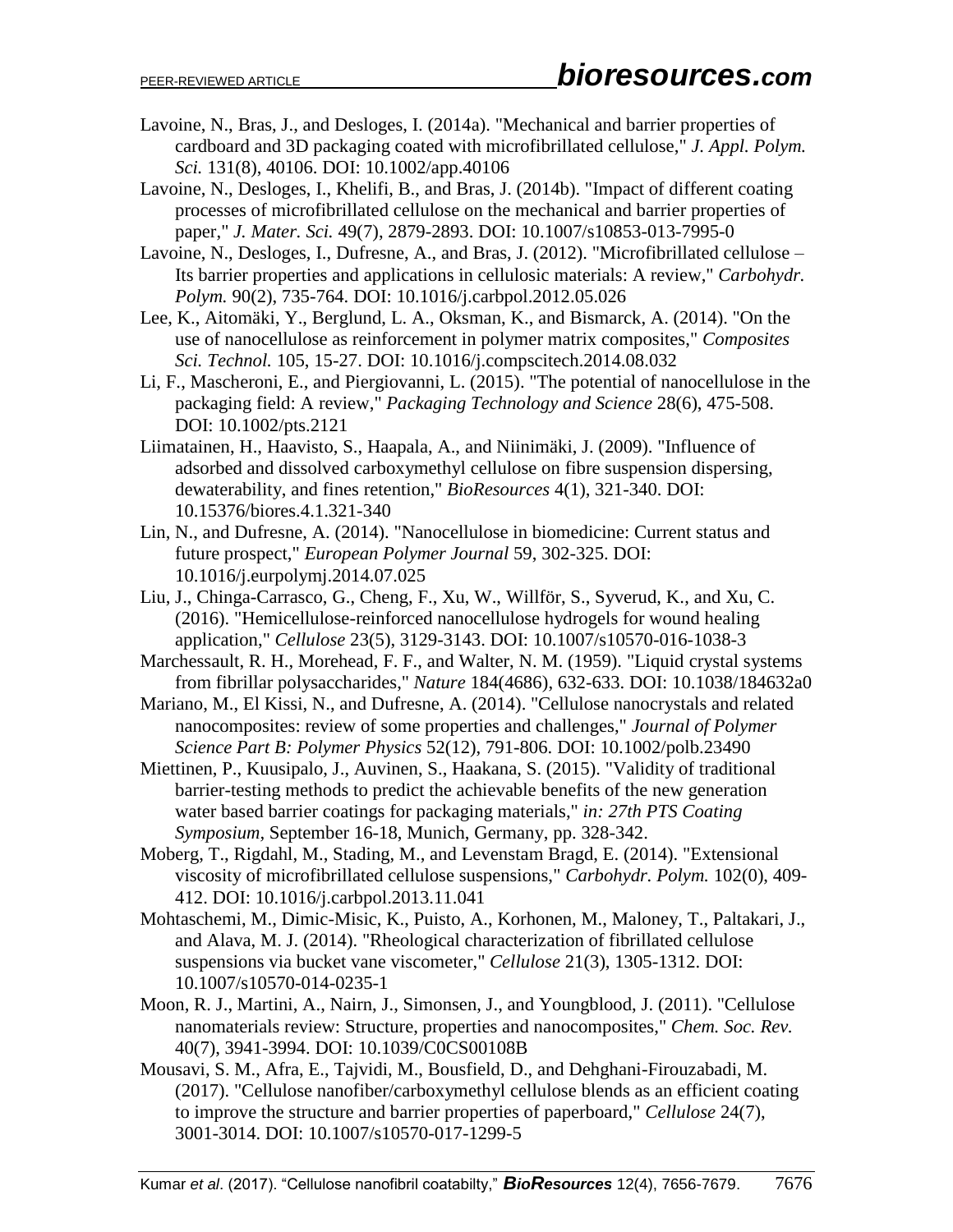- Naderi, A., and Lindström, T. (2014). "Carboxymethylated nanofibrillated cellulose: Effect of monovalent electrolytes on the rheological properties," *Cellulose* 21(5), 3507-3514. DOI: 10.1007/s10570-014-0394-0
- Naderi, A., and Lindström, T. (2015). "Rheological measurements on nanofibrillated cellulose systems: A science in progress," in: *Cellulose and Cellulose Derivatives: Synthesis, Modification and Applications*, M. I. H. Mondal (eds.), Nova Science, New York, USA, pp. 187-202.
- Naderi, A., and Lindström, T. (2016). "A comparative study of the rheological properties of three different nanofibrillated cellulose systems," *Nordic Pulp & Paper Research Journal* 31(3), 354-363. DOI: 10.3183/NPPRJ-2016-31-03-p354-363
- Nazari, B., Kumar, V., Bousfield, D. W., and Toivakka, M. (2016). "Rheology of cellulose nanofibers suspensions: Boundary driven flow," *J. Rheol.* 60(6), 1151- 1159. DOI: 10.1122/1.4960336
- Nechyporchuk, O., Belgacem, M. N., and Pignon, F. (2014). "Rheological properties of micro-/nanofibrillated cellulose suspensions: Wall-slip and shear banding phenomena," *Carbohydr. Polym.* 112, 432-439. DOI: 10.1016/j.carbpol.2014.05.092
- Nechyporchuk, O., Belgacem, M. N., and Bras, J. (2016a). "Production of cellulose nanofibrils: A review of recent advances," *Industrial Crops and Products* 93, 2-25. DOI: 10.1016/j.indcrop.2016.02.016
- Nechyporchuk, O., Belgacem, M. N., and Pignon, F. (2016b). "Current progress in rheology of cellulose nanofibril suspensions," *Biomacromolecules* 17(7), 2311-2320. DOI: 10.1021/acs.biomac.6b00668
- Nickerson, R. F., and Habrle, J. A. (1947). "Cellulose intercrystalline structure," *Industrial and Engineering Chemistry* 39(11), 1507-1512. DOI: 10.1021/ie50455a024
- Nikbakht, A., Madani, A., Olson, J. A., and Martinez, D. M. (2014). "Fibre suspensions in Hagen–Poiseuille flow: Transition from laminar plug flow to turbulence," *J. Non Newtonian Fluid Mech.* 212(0), 28-35. DOI: 10.1016/j.jnnfm.2014.08.006
- Osong, S. H., Norgren, S., and Engstrand, P. (2016). "Processing of wood-based microfibrillated cellulose and nanofibrillated cellulose, and applications relating to papermaking: A review," *Cellulose* 23(1), 93-123. DOI: 10.1007/s10570-015-0798-5
- Ottesen, V., Kumar, V., Toivakka, M., Chinga-Carrasco, G., Syverud, K., and Gregersen, Ø W. (2017). "Viability and properties of roll-to-roll coating of cellulose nanofibrils on recycled paperboard," *Nordic Pulp & Paper Research Journal* 32(2), 179-188. DOI: 10.3183/NPPRJ-2017-32-02-p179-188
- Pääkkö, M., Ankerfors, M., Kosonen, H., Nykänen, A., Ahola, S., Österberg, M., Ruokolainen, J., Laine, J., Larsson, P. T., Ikkala, O.*, et al*. (2007). "Enzymatic hydrolysis combined with mechanical shearing and high-pressure homogenization for nanoscale cellulose fibrils and strong gels," *Biomacromolecules* 8(6), 1934-1941. DOI: 10.1021/bm061215p
- Paunonen, S. (2013). "Nanocellulose-based food packaging materials A Review," *Nordic Pulp & Paper Research Journal* 28(2), 165-181. DOI: 10.3183/NPPRJ-2013- 28-02-p165-181
- Plackett, D. V., Letchford, K., Jackson, J. K., and Burt, H. M. (2014). "A review of nanocellulose as a novel vehicle for drug delivery," *Nordic Pulp & Paper Research Journal* 29(1), 105-118. DOI: 10.3183/NPPRJ-2014-29-01-p105-118
- Ramires, E. C., and Dufresne, A. (2011). "A review of cellulose nanocrystals and nanocomposites," *TAPPI Journal* 10(4), 9-16.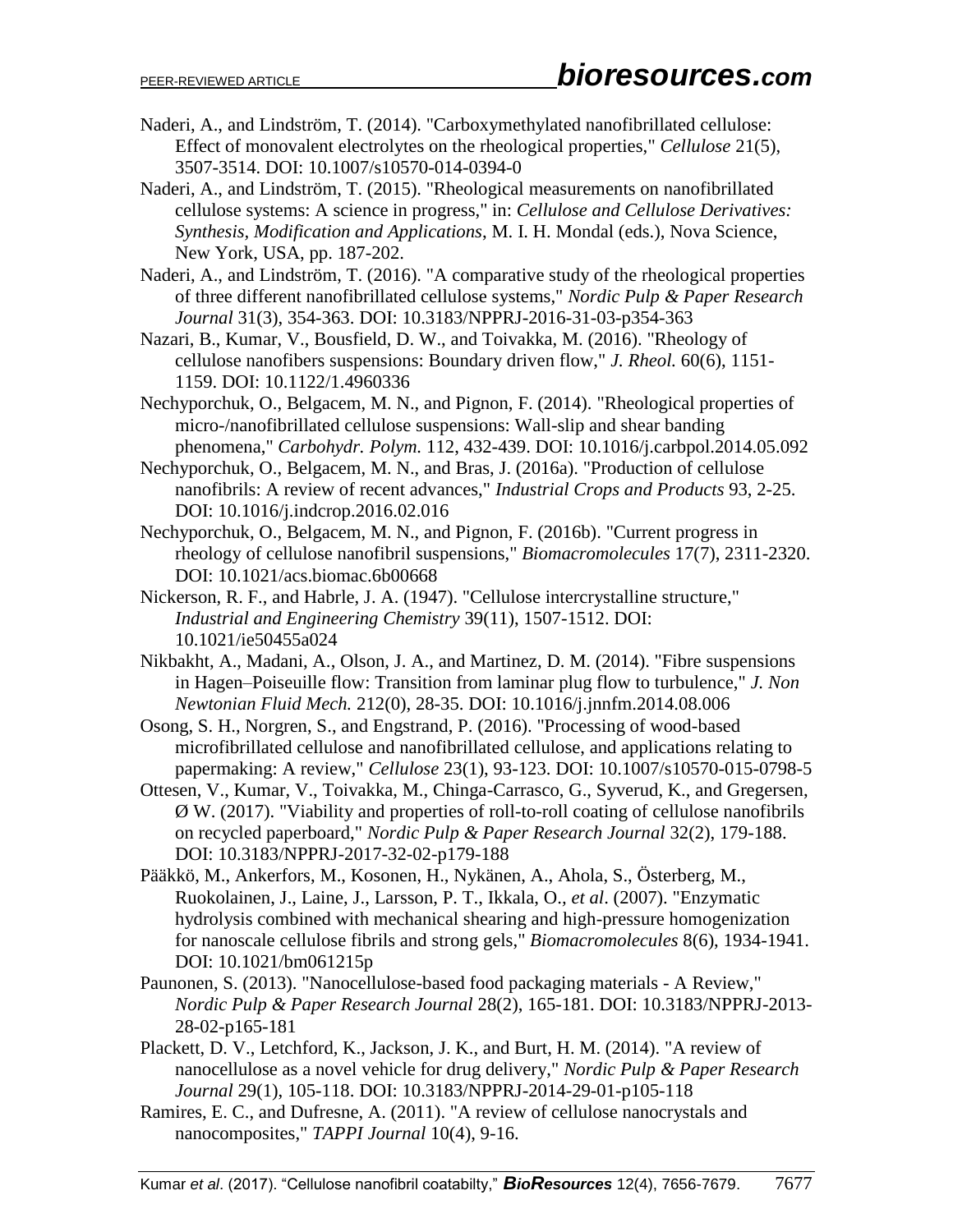- Rånby, B. G. (1949). "Aqueous colloidal solutions of cellulose micelles," *Acta Chemica Scandinavica* 3, 649-650. DOI: 10.3891/acta.chem.scand.03-0649
- Rantanen, J., Dimic-Misic, K., Pirttiniemi, J., Kuosmanen, P., and Maloney, T. (2015). "Forming and dewatering of a microfibrillated cellulose composite paper," *BioResources* 10(2), 3492-3506. DOI: 10.15376/biores.10.2.3492-3506
- Ridgway, C. J., and Gane, P. A. (2012). "Constructing NFC-pigment composite surface treatment for enhanced paper stiffness and surface properties," *Cellulose* 19(2), 547- 560. DOI: 10.1007/s10570-011-9634-8
- Saito, T., Nishiyama, Y., Putaux, J., Vignon, M., and Isogai, A. (2006). "Homogeneous suspensions of individualized microfibrils from TEMPO-catalyzed oxidation of native cellulose," *Biomacromolecules* 7(6), 1687-1691. DOI: 10.1021/bm060154s
- Saito, T., Kimura, S., Nishiyama, Y., and Isogai, A. (2007). "Cellulose nanofibers prepared by TEMPO-mediated oxidation of native cellulose," *Biomacromolecules*  8(8), 2485-2491. DOI: 10.1021/bm0703970
- Saito, T., and Isogai, A. (2004). "TEMPO-mediated oxidation of native cellulose. The effect of oxidation conditions on chemical and crystal structures of the waterinsoluble fractions," *Biomacromolecules* 5(5), 1983-1989. DOI: 10.1021/bm0497769
- Salas, C., Nypelö, T., Rodriguez-Abreu, C., Carrillo, C., and Rojas, O. J. (2014). "Nanocellulose properties and applications in colloids and interfaces," *Current Opinion in Colloid & Interface Science* 19(5), 383-396. DOI: 10.1016/j.cocis.2014.10.003
- Sandas, S., Salminen, P. J., and Eklund, D. (1989). "Measuring the water retention of coating colors," *Tappi J.* 72(12), 207-210.
- Schenker, M., Schoelkopf, J., Mangin, P., and Gane, P. (2016). "Rheological investigation of complex micro and nanofibrillated cellulose (MNFC) suspensions: Discussion of flow curves and gel stability," *TAPPI Journal* 15(6), 405-416.
- Siqueira, G., Bras, J., and Dufresne, A. (2010). "Cellulosic bionanocomposites: A review of preparation, properties and applications," *Polymers* 2(4), 728-765. DOI: 10.3390/polym2040728
- Song, H., Anderfors, M., Hoc, M., and Lindström, T. (2010). "Reduction of the linting and dusting propensity of newspaper using starch and microfibrillated cellulose," *Nordic Pulp & Paper Research Journal* 25(4), 495-504. DOI: 10.3183/NPPRJ-2010- 25-04-p495-504
- Spence, K., Habibi, Y., and Dufresne, A. (2011). "Nanocellulose-based composites," in: *Cellulose Fibers: Bio- and Nano-Polymer Composites: Green Chemistry and Technology*, S. Kalia, S. B. Kaith, and I. Kaur (eds.), Springer, Berlin, Germany, pp. 179-213.
- Syverud, K., and Stenius, P. (2009). "Strength and barrier properties of MFC films," *Cellulose* 16(1), 75-85. DOI: 10.1007/s10570-008-9244-2
- Syverud, K., Chinga-Carrasco, G., Toledo, J., and Toledo, P. G. (2011). "A comparative study of *Eucalyptus* and *Pinus radiata* pulp fibres as raw materials for production of cellulose nanofibrils," *Carbohydr. Polym.* 84(3), 1033-1038. DOI: 10.1016/j.carbpol.2010.12.066
- TAPPI T 559 pm-96 (1996). "Grease resistance test for paper and paperboard," TAPPI Press, Atlanta, GA.